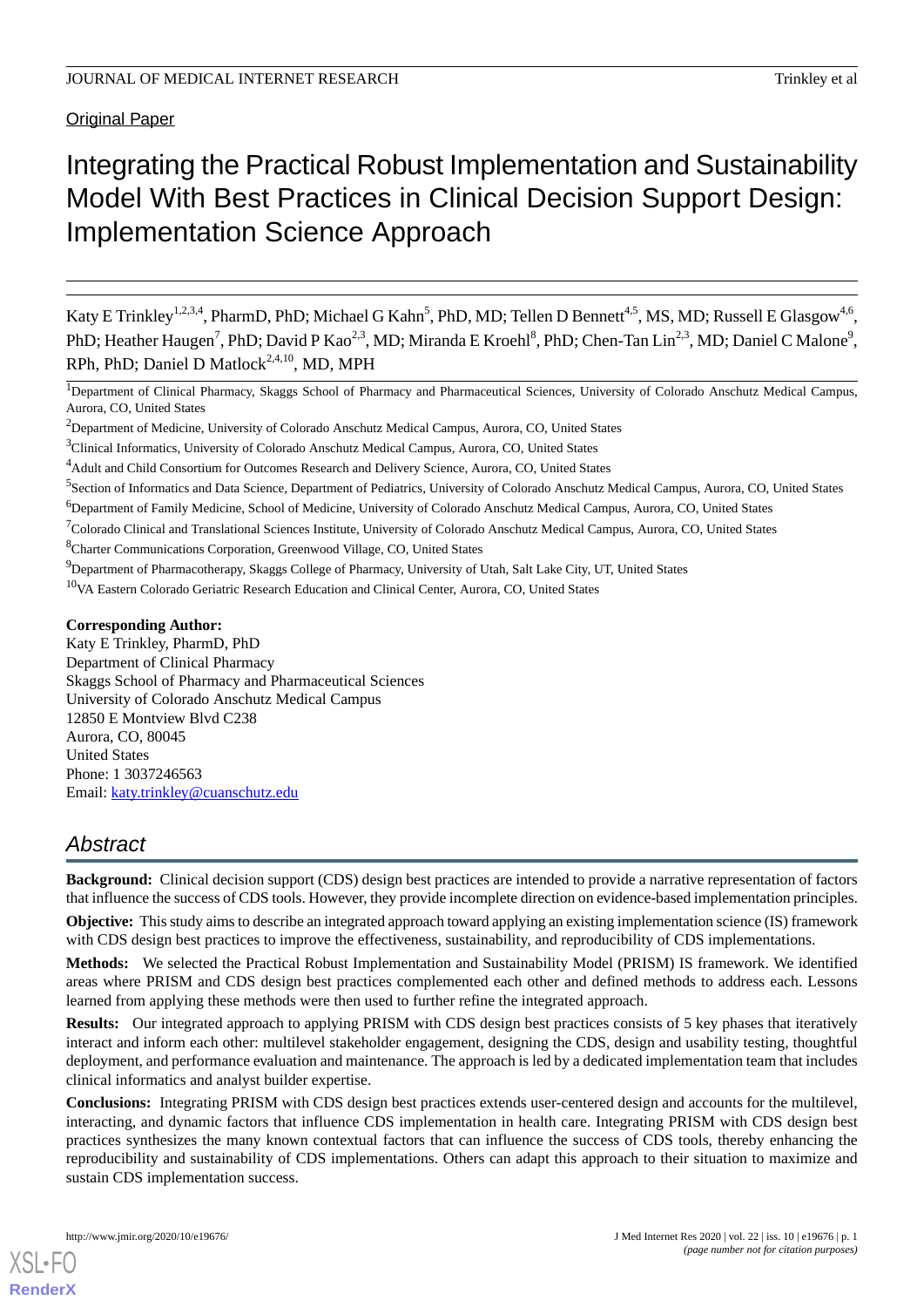*(J Med Internet Res 2020;22(10):e19676)* doi: **[10.2196/19676](http://dx.doi.org/10.2196/19676)** 

# **KEYWORDS**

clinical decision support; PRISM; implementation science

# *Introduction*

#### **Background**

Clinical decision support (CDS) tools within electronic health records (EHRs) have led to some improvements in patient care [[1](#page-11-0)[-4](#page-11-1)] However, there are also numerous examples of CDS tools leading to low adoption or negative impact on outcomes. Up to 95% of CDS tools are dismissed [\[5](#page-11-2)], 52%-66% improve process outcomes such as appropriate drug selection, and only 21%-43%

lead to improvements in clinical outcomes [[6](#page-11-3)[-9](#page-11-4)]. CDS design best practices may be a way to improve the impact of CDS tools [[10,](#page-11-5)[11\]](#page-11-6). As a framework, CDS design best practices are intended to provide a narrative representation of the key determinants that influence the success of CDS tools [[12-](#page-11-7)[18](#page-12-0)]. [Textbox 1](#page-1-0) provides a high-level summary of the best practices that include a user-centered design process. Initially established by experts in the field, retrospective studies support the potential benefit of applying CDS design best practices [\[13](#page-11-8)-[16](#page-12-1)[,19](#page-12-2),[20\]](#page-12-3).

<span id="page-1-0"></span>**Textbox 1.** Overview of clinical decision support design best practices and examples of how to address the best practice.

#### Minimize alert fatigue

• Ensure accuracy and completeness of data and information recommended and used to formulate recommendation. Continual performance evaluation and end user feedback throughout implementation. Evaluations and feedback should be used to iteratively update the clinical decision support (CDS). CDS customization to fit the end user and institutional needs, including type (interruptive or passive), presence of a

dismiss

option, and frequency and timing of alert. Consideration of whether the CDS can support agenda setting

Support team-based care

• Comprehensive inclusion of care team members in which the CDS is tailored to the workflows and roles of each member

Fit within the end user's workflow when considering other internal and external drivers

• Presentation of the CDS in such a way that it is available when needed, supports (versus impedes) end users, and human factors principles that makes it easy for them to synthesize and apply the information displayed (eg, visual cues such as size, position or color; prioritization; standardization). Flexibility to delay or defer CDS to another time or person can optimize workflow integration. Response options that reflect all possible patient situations (eg, other). Obtaining end user input on the design (user-centered design) with consideration of other internal and external factors such as national guidelines or value-based performance measures

Present pertinent and transparent information that supports and does not impair autonomy of decision-making

• Provide the rationale and supporting information (eg, references) on why the CDS is displayed so as to allow the end user to evaluate whether to apply the recommendation. Avoid giving a perception of shaming or use of insulting language

Make it easy, and incentivize users to follow the recommendation

• Provide actionable recommendations and functionality to save the end user time (eg, ability to place orders within display; links to review or update patient data). Provide a relative advantage to using the CDS (eg, peer or patient recognition for actions taken; save time).

CDS design best practices acknowledge the importance of implementation but do not provide a comprehensive framework or direction on evidence-based implementation principles. Some implementation science (IS) frameworks are available for health information technologies (health IT) [[21-](#page-12-4)[24\]](#page-12-5). However, there are no published reports that are comprehensive in providing direction for all stages of health IT or CDS implementation. A comprehensive IS framework could provide direction on how to account for field-specific nuances and contextual factors that influence the success of CDS tools [\[25](#page-12-6)]. Such an IS framework can allow health systems to proactively address the areas where things often break down in the process of adoption, implementation, and maintenance.

#### **Objectives**

Here, we describe how to apply an existing IS framework to CDS to improve effectiveness, sustainability, and reproducibility. The specific objectives of this report are: (1) discuss how an IS framework can be integrated with CDS design best practices, (2) describe how to apply this integrated approach using illustrative case studies, and (3) discuss directions for future research and application of this integrated approach to CDS implementation.

# *Methods*

#### **Selection of an IS Framework**

Although there are many IS frameworks [\[26](#page-12-7)], we selected the Practical Robust Implementation and Sustainability Model (PRISM) because it: (1) is a process, evaluation and

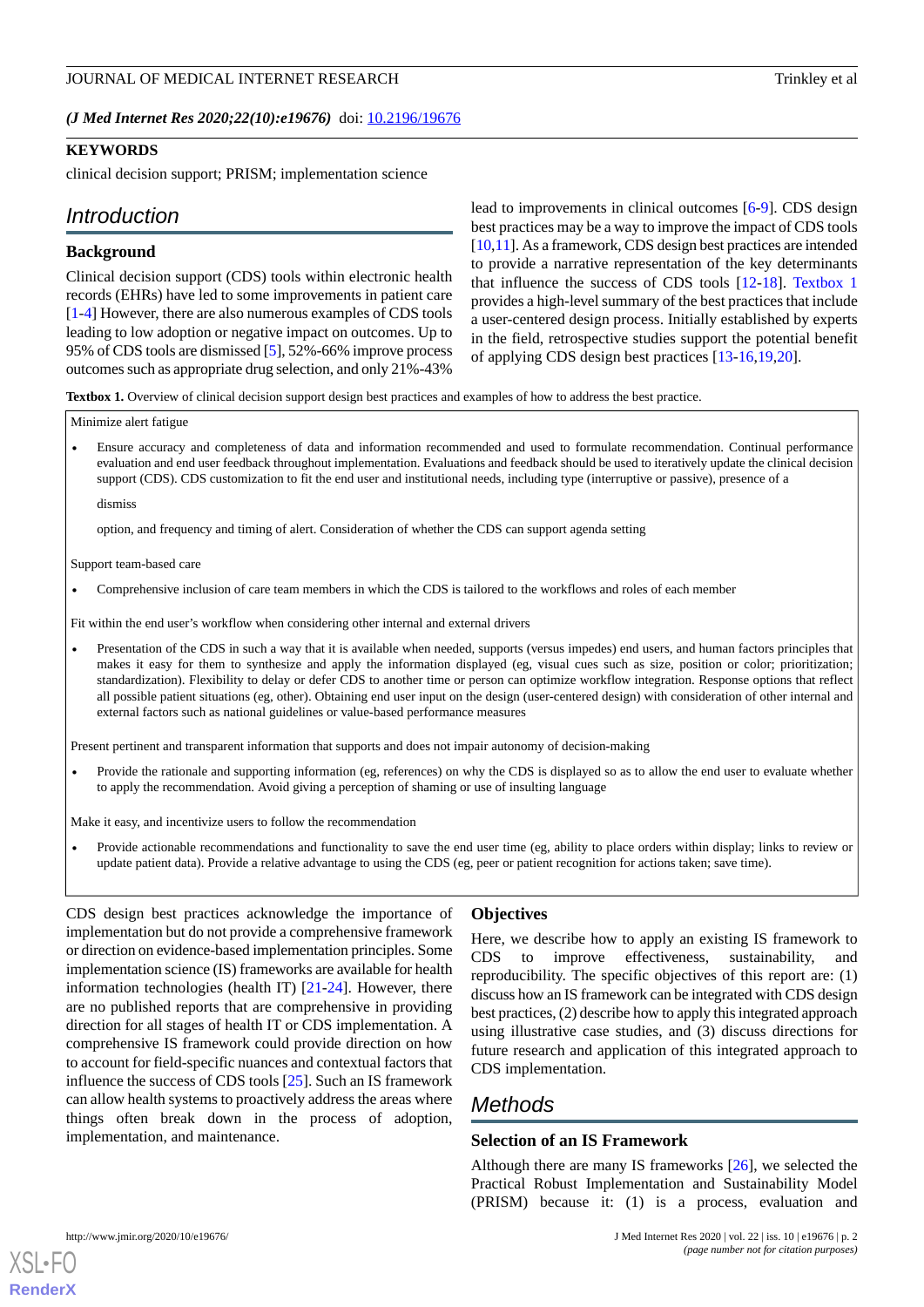determinants framework, (2) comprehensively addresses the interactions between the intervention and stakeholders and both organizational and external factors, (3) is directly tied to real-world, pragmatic implementation outcomes, and (4) is easy to use, thereby maximizing scalability [\[26](#page-12-7)-[30\]](#page-12-8). As a process model, PRISM provides direction on how to address factors that influence implementation. As a determinant framework, PRISM makes it possible to reproduce the process for considering key factors that may influence implementation success [\[26](#page-12-7)]. As a comprehensive framework, PRISM considers all stages of implementation (preimplementation planning and

design, implementation operations, postimplementation evaluation) and all groups or levels of influences within and external to the organization. As illustrated below, it is also compatible with CDS design best practices. Finally, PRISM builds on the Reach, Effectiveness, Adoption, Implementation, and Maintenance (RE-AIM) framework [\[31](#page-12-9)] for key implementation outcome measures. [Textbox 2](#page-2-0) describes the domains of PRISM and how they apply to CDS. [Figure 1](#page-3-0) depicts the domains of PRISM, their interactions, and how they influence CDS.

<span id="page-2-0"></span>**Textbox 2.** PRISM domains and application to clinical decision support.

#### **Intervention: organizational perspective includes leadership, management, clinicians, and frontline staff**

An intervention is more likely to be successful if:

- It is aligned with the organization's mission and readiness for change
- The strength of evidence supporting the intervention is strong
- It addresses a barrier to or gap in health care
- It has been observed to be beneficial before a long-term commitment (observability, trialability, reversibility)
- It is simple and inexpensive

#### **Intervention: patient perspective**

An intervention is more likely to be successful if it is:

- Patient centered
- Simple and inexpensive
- Accessible to and understood by a wide variety of patients (cultural backgrounds, literacy, or numeracy levels)
- Addresses key patient concerns, not limited to clinical issues

#### **Recipients: organizational characteristics includes leadership, management, clinicians, and frontline staff**

Characteristics of the organization can impact the success of an intervention, such as financial health, tendency to take risks or deviate from the norm, and morale.

An intervention is more likely to be successful when:

- Management is supportive
- Goals are cohesive and clearly communicated across the organization
- Input is provided across all levels of the organization, including senior leadership, midlevel management, and pertinent frontline clinicians and staff

#### **Recipients: patient characteristics**

• Characteristics of patients can impact the success of an intervention, including socioeconomic factors such as affordability and access or transportation barriers to the intervention

#### **External environment**

• Factors outside of the organization can influence the organization, such as reporting on performance metrics (public face), policy, guidelines, and reimbursement issues

#### **Implementation and sustainability infrastructure**

- The implementation plan should be carefully crafted with a dedicated team for implementation, input from management and other stakeholders, and consideration of sustainability and dissemination from the beginning.
- Adequate resources and ongoing assessment or audit and feedback system should be in place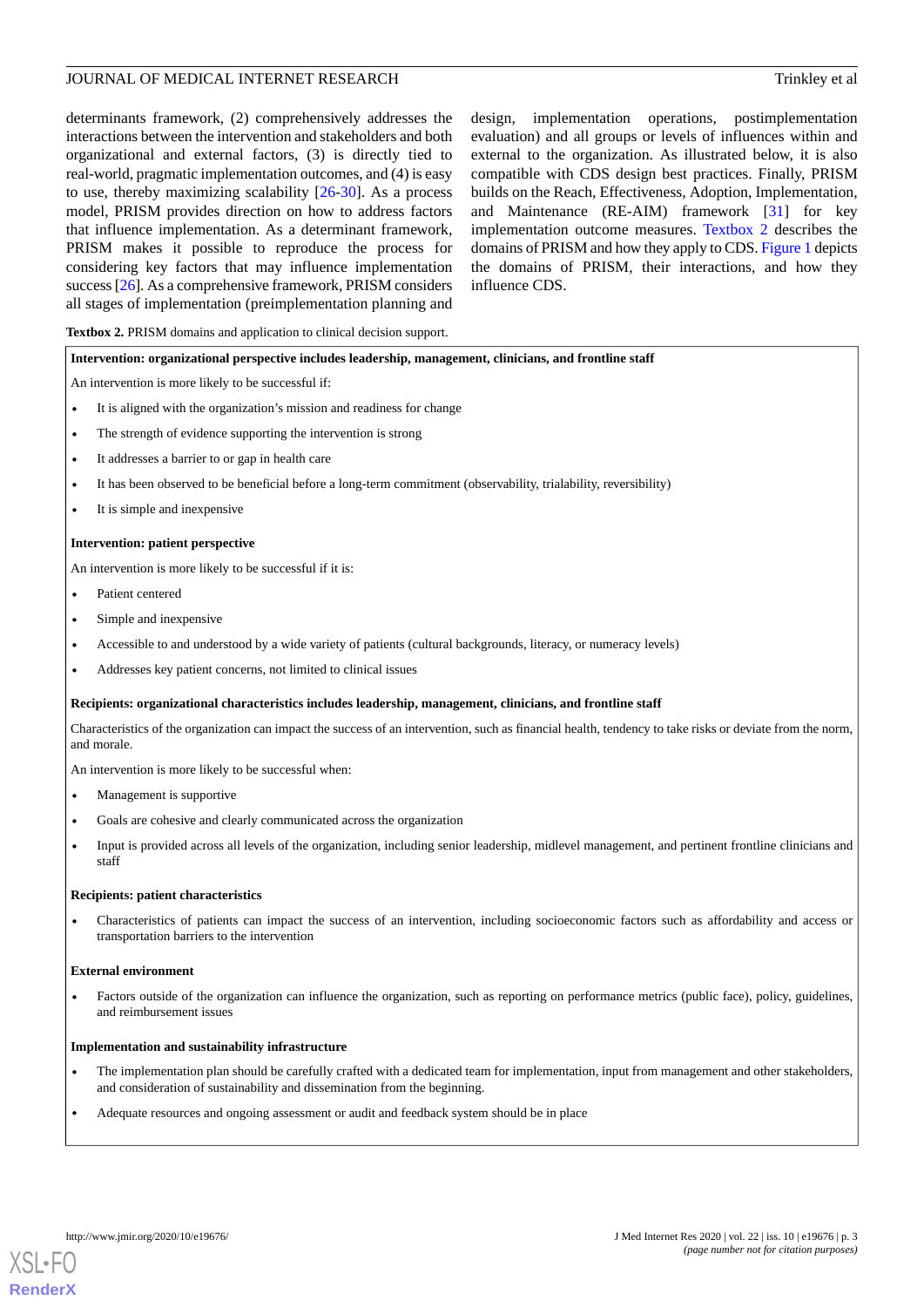# JOURNAL OF MEDICAL INTERNET RESEARCH Trinkley et al.

<span id="page-3-0"></span>**Figure 1.** Domains of Practical Robust Implementation and Sustainability Model, their interactions, and how they influence clinical decision support. CDS: clinical decision support.



# **Integration of the PRISM With Clinical Decision Support Design Best Practices**

To account for the specific contextual factors of CDS in health care, we integrated PRISM with CDS design best practices, which we hereafter refer to as the PRISM/CDS best practice approach. [Table 1](#page-4-0) highlights areas where PRISM and CDS design best practices complement each other and the corresponding methods to address each. For example, clinician focus groups address both the PRISM domain of the *intervention* from the organizational perspective and CDS design best practice principle of *support team-based care*. Therefore, the focus group should include questions to understand who is involved in the specific care process, organizational barriers to prescribing, and whether the subject matter experts (SMEs) feel

the strength of evidence is strong and clinically relevant. When performing the cross-walk between the 2 frameworks, there are situations where the individual principles and domains do not complement each other (empty cell in [Table 1\)](#page-4-0), which is appropriate. For example, when designing a CDS for clinicians to use, methods to address the best practice principle of *fit within end users workflow* would generally be unrelated to methods used to address the PRISM domain of *intervention* from the patient perspective. In general, instances in which cells are empty are because 1 framework focuses on the clinician's perspective, the other focuses on the patient perspective, and there is no common area or overlap that integrates the 2 perspectives. Lessons learned from applying the methods outlined in [Table 1](#page-4-0) were then used to further refine the PRISM/CDS best practice approach.

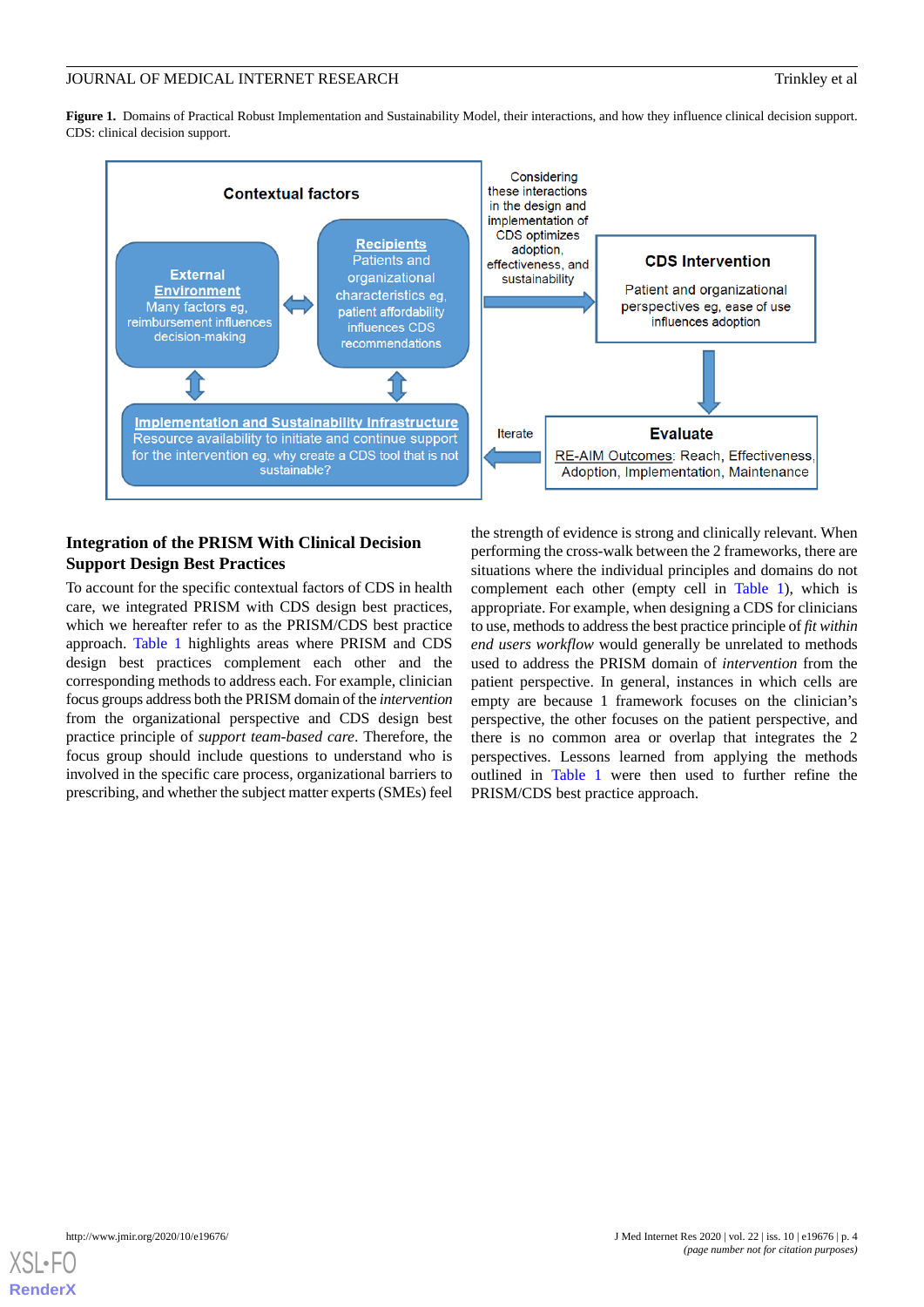<span id="page-4-0"></span>**Table 1.** Practical Robust Implementation and Sustainability Model and clinical decision support design best practices: complementary areas and corresponding methods to address.

| PRISM <sup>a</sup> domains                             |                                                | Overarching $CDSb$ design best practice principles |                                                                       |                                                                                                                         |                                                                                            |  |
|--------------------------------------------------------|------------------------------------------------|----------------------------------------------------|-----------------------------------------------------------------------|-------------------------------------------------------------------------------------------------------------------------|--------------------------------------------------------------------------------------------|--|
|                                                        | Minimize alert fatigue                         | Support team-based care Fit within the end user's  | workflow when consid-<br>ering other internal and<br>external drivers | Present pertinent and<br>transparent information<br>that supports and does<br>not impair autonomy of<br>decision making | Make it easy and incen-<br>tivize users to follow<br>the recommendation                    |  |
| Intervention: orga-<br>nizational perspec-<br>tive     | EU <sup>c</sup> /clinician focus<br>groups     | EU/clinician focus<br>groups                       | EU/clinician focus<br>groups                                          | EU/clinician design/us-<br>ability testing                                                                              | EU/clinician design/us-<br>ability testing                                                 |  |
|                                                        | EU/clinician usability<br>testing              | EU/clinician design/us-<br>ability testing         | EU/clinician design/us-<br>ability testing                            |                                                                                                                         |                                                                                            |  |
| Intervention: pa-<br>tient perspective                 | N/A <sup>d</sup>                               | Patient focus groups and<br>interviews             | N/A                                                                   | N/A                                                                                                                     | EU/patient focus groups<br>and interviews                                                  |  |
| Recipients: organi-<br>zational characteris-<br>tics   | N/A                                            | EU/clinician focus<br>groups                       | EU/clinician focus<br>groups                                          | EU/clinician design/us-<br>ability testing                                                                              | EU/clinician design/us-<br>ability testing                                                 |  |
|                                                        |                                                |                                                    | Clinician design/usabil-<br>ity testing                               |                                                                                                                         |                                                                                            |  |
|                                                        |                                                | $EUc/clinician design/us-$<br>ability testing      | Early engagement of<br>leadership/manage-<br>ment                     |                                                                                                                         |                                                                                            |  |
| Recipients: patient N/A<br>characteristic              |                                                | EU/clinician focus<br>groups                       | EU/clinician focus<br>groups                                          | N/A                                                                                                                     | N/A                                                                                        |  |
|                                                        |                                                | Patient focus groups                               |                                                                       |                                                                                                                         |                                                                                            |  |
| External environ-<br>ment                              | N/A                                            | N/A                                                | Alignment with nation-<br>al payor and guideline<br>metrics           | N/A                                                                                                                     | Alignment with nation-<br>al payor and guideline<br>metrics                                |  |
| Implementation<br>and sustainability<br>infrastructure | Scheduled performance<br>evaluation and update | EU/clinician design/us-<br>ability testing         | EU/clinician design/us-<br>ability testing                            | EU/clinician design/us-<br>ability testing                                                                              | EU/clinician design/us-<br>ability testing including<br>testing of training mate-<br>rials |  |

<sup>a</sup>PRISM: Practical Robust Implementation and Sustainability Model.

<sup>b</sup>CDS: clinical decision support.

<sup>c</sup>EU: end user.

 $d_{N/A}$ : Not applicable. Situations where the individual principles and domains do not complement each other.

## **Case Study**

Throughout this paper, we will refer to a CDS tool to improve the prescription of evidence-based beta blockers for patients with heart failure and reduced ejection fraction. CDS was deployed within the EHR of primary care practices across a large regional health system. The PRISM/CDS best practice approach was applied to the design and implementation of the CDS, as described in the 5 phases below. We note that the methods and results of a randomized controlled trial (RCT) evaluating the PRISM/CDS best practices approach are under review separately, but our focus here is on the application and integration of the approach, not outcome results.

# *Results*

#### **Overview**

Our integrated approach to applying PRISM to CDS consists of 5 phases: (1) multilevel stakeholder engagement, (2) designing the CDS tool, (3) design and usability testing, (4) thoughtful deployment, and (5) performance evaluation and maintenance. Although there is some logical sequence to these phases, the process is not linear. The phases interact and iteratively inform each other. [Figure 2](#page-5-0) provides an overview of the phases, which emphasizes that the process is iterative and agile. Here, we describe each of the phases and the key determinants of implementation success from PRISM and CDS design best practices. These phases are intended to be adapted for each unique health system and CDS implementation.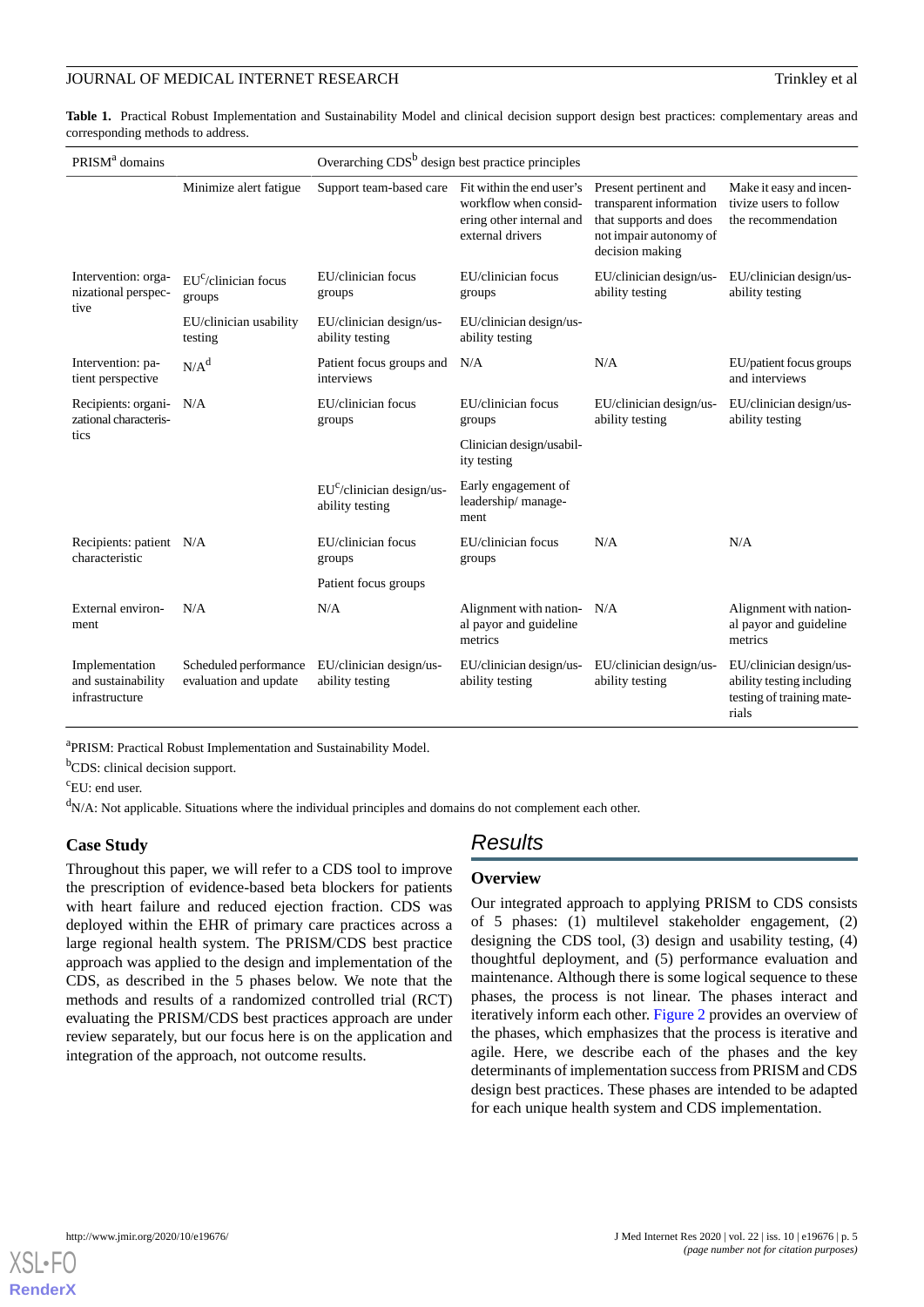<span id="page-5-0"></span>**Figure 2.** Phases of applying the Practical Robust Implementation and Sustainability Model to clinical decision support implementation. CDS: clinical decision support.



## **Phase 1. Multilevel Stakeholder Engagement**

Multilevel stakeholder engagement is central to PRISM and extends the concept of user-centered design by incorporating stakeholders beyond the end user. PRISM emphasizes factors that can influence implementation success: perspectives of the patient and organization as well as characteristics of the recipients. Patient and organizational beliefs, technology support, and patient ability to afford medical care are some of the characteristics that can influence CDS implementation ([Textbox 2](#page-2-0) and [Figure 1\)](#page-3-0). Following PRISM, it is important to cultivate positive stakeholder perspectives of the CDS tool and identify recipient characteristics that can influence implementation success.

The types of stakeholders will vary for each CDS implementation and can range from a small homogenous group to large groups representing diverse disciplines and specialties. To build CDS tools that are trusted by end users, engaging the right stakeholders with the necessary skills is critical [[32\]](#page-12-10). Stakeholders unique to health IT and CDS include health IT

[XSL](http://www.w3.org/Style/XSL)•FO **[RenderX](http://www.renderx.com/)**

leadership or governance, clinical informaticists, and analyst builders. Of these stakeholders, a clinical informaticist and analyst builder should be part of a dedicated implementation team, whereas the role of health IT leadership or governance is generally to provide support and approval for implementation. The dedicated implementation team is a key component of the PRISM's implementation and sustainability infrastructure. Often overlooked, clinical informaticists span across disciplines and are uniquely trained to empathize with clinicians, apply the determinants of effective CDS implementation, and balance what is asked for with what is technically possible [[33-](#page-12-11)[37\]](#page-13-0). Clinical informaticists should ideally have experience in IS or an IS expert should be engaged.

Gaining early support from health IT leadership is generally the first step, followed by input from SMEs and end users, and then formal governance approval. When patients are not the end users, their engagement is likely best reserved until after formal governance approval, just in case approval is not granted. The system's health IT leadership assists in determining whether a particular CDS tool is generally aligned with the system's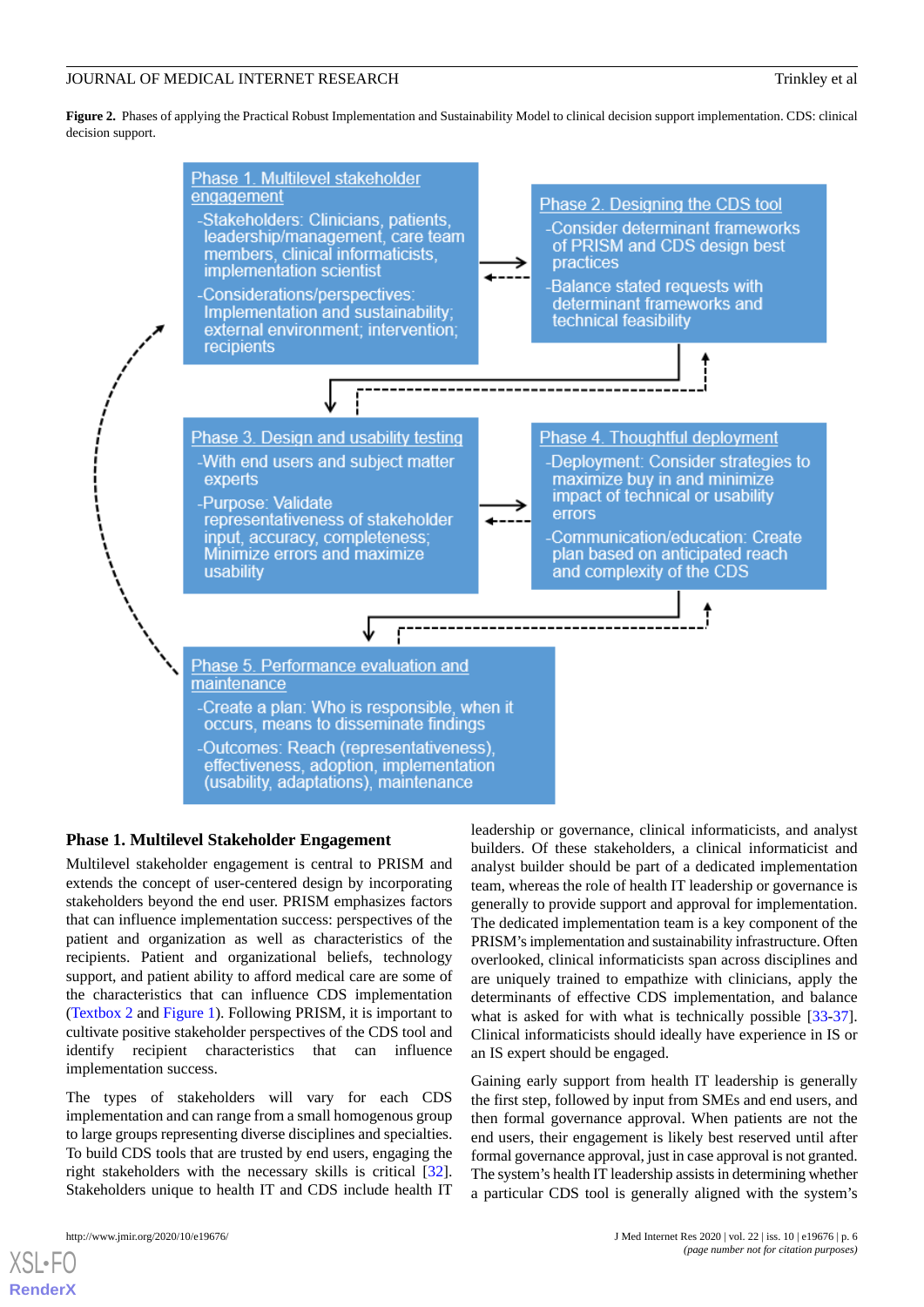integration. The workflow and preferences of clinician end users can vary greatly across disciplines (eg, respiratory therapists, physicians) and practice settings (eg, acute care, dialysis center). The type of information elicited from patients or caregivers will depend on the type of CDS, notably whether the patient will be an end user or whether the CDS tool makes recommendations that might impact patient treatment decisions. Although patient-facing CDS tools are becoming more common, the majority are still clinician facing. When clinician facing, the line of questioning directed at patients or caregivers is on treatment priorities and values to ensure alignment with the CDS tool's recommendations. When conducting focus groups or interviews with stakeholders, questions should be tailored to the situation [[40\]](#page-13-3) and informed by the determinants of effective implementation, which include CDS design best practices. The objectives of SMEs and end user engagement are to garner their support and define the general scope of the CDS tool. Such a written CDS scope can be used to facilitate the formal governance approval process. [Textbox 3](#page-6-0) describes our approach

Stakeholders suggest many ideas. If they are all followed, the CDS UI may not be intuitive because too much information is presented. It is the role of the clinical informaticist to identify the most salient stakeholder requests and determine the appropriate balance between user-centered design and other determinants of implementation success outlined by PRISM and CDS design best practices. Finding this balance is challenging and varies for each situation. [Textbox 4](#page-7-0) provides an example of a situation in which stakeholder requests were balanced with CDS design best practices. CDS in health care is fraught with nuances, and design decisions require thoughtful consideration of multiple dynamic and interacting contextual factors. The clinical informaticist also liaises between the

priorities and whether resources are available to build the CDS tool. Health IT leadership can also provide direction regarding steps needed to secure necessary approval from the health system's formal governance process. Although not all health systems have a formal health IT governance approval process, an increasing number do [\[38](#page-13-1),[39\]](#page-13-2). The organization and process for securing governance approval can vary greatly across health systems and can be complex; thus, early understanding is important. The formal governance approval process includes a review of CDS appropriateness from a workflow and safety perspective and considers potential overlapping or competing system-level initiatives.

SME and end user engagement is a dynamic process that often requires the clinical informaticist, leading the effort to iteratively engage each party until consensus on the design of the CDS tool is established. Obtaining input from SMEs is key to validating the clinical evidence, whereas input from end users is key to ensuring acceptance and practicality of the CDS tool. End user engagement is key to optimizing the workflow

<span id="page-6-0"></span>**Textbox 3.** Phase 1 case study.

#### Case study:

• For the beta-blocker CDS tool, the Chief Medical Information Officer (CMIO) was contacted at the start of the project. The CMIO provided support contingent on approval from other stakeholders and the formal governance process. To engage patient and clinician stakeholders in preimplementation design activities, we conducted focus groups rather than individual interviews to maximize the efficiency of resources and to facilitate idea generation among participants. However, we also sought to elicit individual patient and clinician thoughts.

to engaging stakeholders.

- Clinicians, after the open-ended group discussion regarding needs and preferences for a CDS tool, were asked to individually design on paper their ideal CDS [[41](#page-13-4)], which provided valuable insights. For example, most clinicians expressed strong dislike for interruptive CDS during group discussion, but many individually described their ideal CDS as being interruptive. The discordance may be the result of peer influence or reflect differences between their preferences and their perceptions of what is most effective. These findings led to an interruptive CDS tool [[41](#page-13-4)].
- In our case, the CDS tool was clinician facing; thus, the goal of the patient focus groups was to evaluate the factors that influence patients' decisions to take heart failure medications. The focus groups occurred early in the design process to ensure that the prototypes were driven by patient-centered factors. We found that patient values and preferences for heart failure medications aligned with clinical guideline recommendations that prioritize benefits over risks, cost, and the inconvenience of taking medications. These findings provided reassurance that we were designing a CDS tool that reflected patient priorities.

#### **Phase 2. Designing the CDS Tool**

Following PRISM, stakeholder input is used to design the intervention to maximize the recipient's perceived value and ensure sufficient support infrastructure ([Textbox 2\)](#page-2-0). Such interventions are more likely to be successful and sustained over time. PRISM emphasizes the importance of designing interventions with sustainability in mind.

Once there is general agreement or saturation of ideas [\[42](#page-13-5)] from the stakeholders, this information is used to draft the build scope of the CDS tool. The CDS scope includes an idea of the user interface (UI) content, workflow integration, and format (eg, interruptive alert versus passive, mobile app) for interfacing with end users. The clinical informaticist drafts the build scope based on what is clinically relevant, the stated workflow needs and preferences of the stakeholders, organizational priorities, and patient-centered considerations. Aligned with the learning health care system and agile design principles, the first CDS build scope is not intended to be perfect, rather a first iteration [[43\]](#page-13-6). However, every iteration must be vetted to *do no harm*.

stakeholders and build analysts (or they may be the builder), advocating for the stakeholders as appropriate and creatively adapting to the constraints of the EHR technical infrastructure, standards, and local resources to ultimately fit within the clinical workflows. Standards can include norms around the appearance and presentation of CDS tools within the organization or external technical standards to promote interoperability, such as Health Level 7 and use of standardized vocabularies such as SNOMED (Systematized Nomenclature of Medicine) to classify diagnoses. http://www.jmir.org/2020/10/e19676/ J Med Internet Res 2020 | vol. 22 | iss. 10 | e19676 | p. 7

 $XS$ -FO **[RenderX](http://www.renderx.com/)**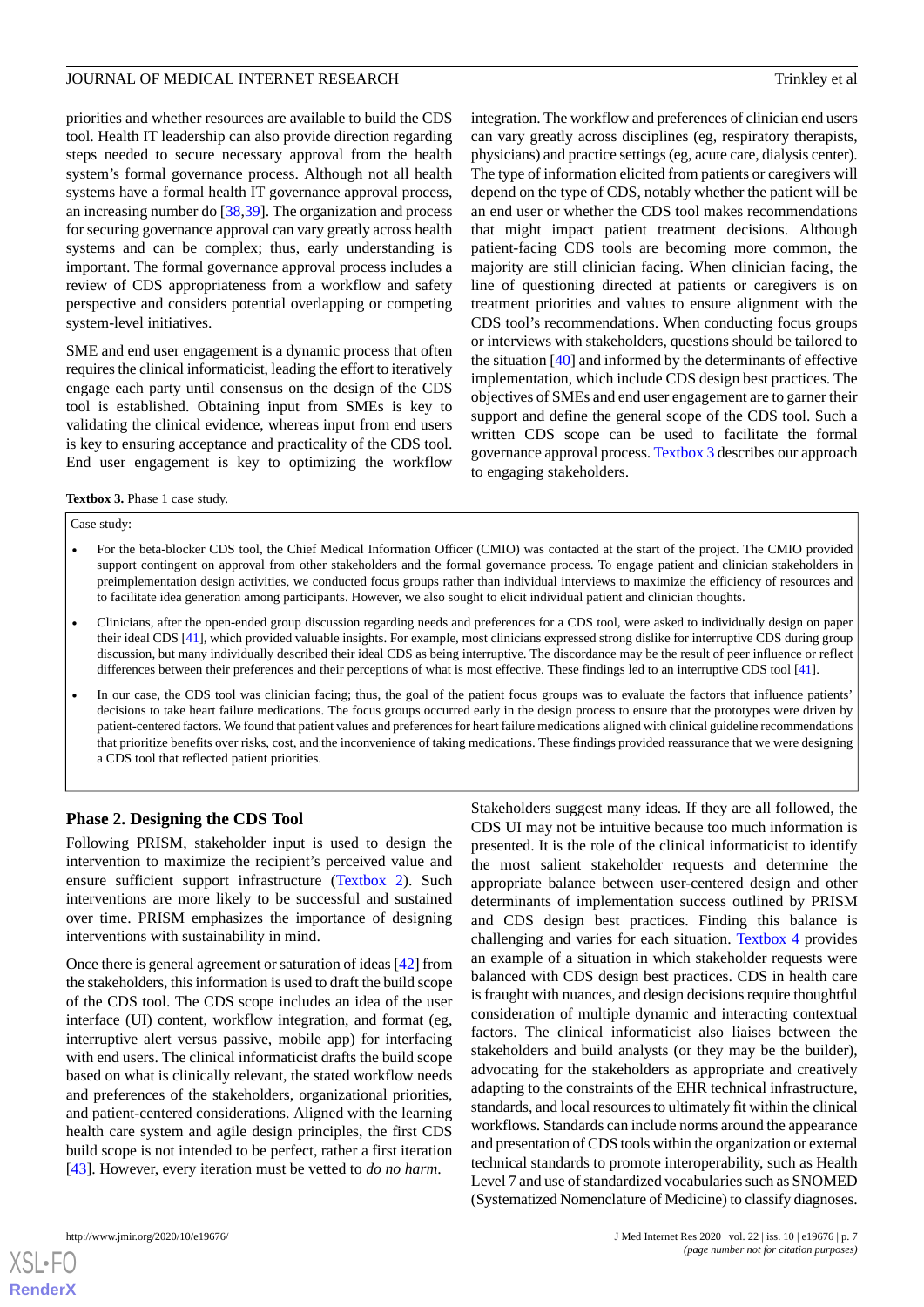An important consideration is the most appropriate technical integration format for the CDS tool, which could include the use of native EHR software, web services, or Substitutable Medical Apps Reusable Technology on Fast Healthcare Interoperability Resources applications. Each institution's EHR

offers a unique set of options to integrate CDS tools natively or interface them with external software. A clinical informaticist will be abreast of what technical integration options each institution has available and guides the design accordingly.

#### <span id="page-7-0"></span>**Textbox 4.** Phase 2 case study.

#### Case study:

When designing the beta-blocker CDS tool, some stakeholders requested that a complete list of patient medications be included in the UI. However, most patients with heart failure are on many medications. Compliance with that request would have significantly decreased intuitiveness of the CDS tool. Balancing this request with CDS design best practices, it was decided not to include a complete medication list within the UI. However, this decision was difficult, given that this was a consistent request from stakeholders and the information influenced their decision-making. Without inclusion of this information in the UI, clinicians who did not recall concurrent medications would have to leave the CDS tool and search elsewhere in the EHR for the information, which decreases the relative advantage of the CDS tool. Later iterations of the CDS tool will consider creative ways to integrate medications with the CDS tool (eg, info button functionality).

#### **Phase 3. Design and Usability Testing**

Following PRISM, at each stage of stakeholder engagement, new insights are learned. As CDS development activities evolve to testing, the format and nature of stakeholder engagement changes, but patient safety issues are always considered. Aligned with PRISM, design and usability testing aim to ensure that the CDS tool is designed well and simple to use. Design testing includes both SMEs and end users, whereas SMEs may be conditionally included in usability testing if their inclusion optimizes general buy-in. Design testing does not necessarily require build completion. However, before usability testing begins, the build should be complete within EHR testing environments and thoroughly tested to ensure that there are no errors. The resolution of build errors maximizes the focus during usability testing on optimizing the end user experience. When possible, the use of  $>1$  UI during design and usability testing can enrich preimplementation design activities [[44\]](#page-13-7).

Testing can be completed in a variety of ways. Exemplars of design and usability testing can be found outside of health care [[45\]](#page-13-8), but for a variety of reasons have proven difficult to apply in health care. Therefore, here we describe an approach that can be practically applied in health care. Testing in actual clinical scenarios is not always possible in health care; thus, we propose design testing in which static screenshots of the CDS UI are shared with stakeholders, and usability testing with simulated patient scenarios followed by open-ended discussion. Design testing serves to validate whether the stated needs and preferences of stakeholders are accurately represented in the

UI. During design testing, the UI is iteratively updated before commencement of the more resource-intensive usability testing.

During usability testing, proctored simulation coupled with the *think aloud* protocol [\[46](#page-13-9)] and open-ended discussion can serve to inform educational materials, identify usability issues before going live, and identify additional areas for improvement, such as unintended consequences. Using the *think aloud* protocol during usability testing simulations can help identify barriers to following the CDS tool. Such barriers can be elaborated on during the open-ended discussion and, when actionable, the CDS tool can be redesigned to address the barrier. Proctored, simulated patient scenarios may not always be feasible given time or other resource constraints. Less resource-intensive usability testing methods could consist of asking end users to test the CDS tool remotely in EHR testing environments at their convenience and reporting back electronically with any feedback.

During design and usability testing, it is important to get end users in the mindset of their clinical workflow and consider (1) all members of team-based care, (2) factors that would impede or aid their workflow (cause alert fatigue versus fit into workflow), (3) whether the CDS tool supports their ability to make an informed decision, (4) whether it makes it easy to take (or incentivize) action, and (5) potential barriers to following the CDS tool's recommendation, especially over time. The determinants of effective implementation and sustainability from PRISM [\(Textbox 2](#page-2-0)) and CDS design best practices ([Textbox 1](#page-1-0)) should inform specific questions to be asked during testing. [Textbox 5](#page-7-1) describes our approach to design and usability testing.

#### <span id="page-7-1"></span>**Textbox 5.** Phase 3 case study.

#### Case study:

For our beta-blocker CDS tool, design testing occurred via email. Stakeholders were asked for input with specific questions, which we found to be effective and efficient. During usability testing, we incorporated our educational handout as part of the simulations, which resulted in substantial revisions to the handout as a result of end user feedback. Furthermore, during usability testing, we discovered that many clinicians were unaware that respiratory disease was not a contraindication to beta blockers; thus, a statement to address this misconception was added to the UI. [Multimedia](#page-11-9) [Appendix 1](#page-11-9) provides examples of feedback from stakeholders during design and usability testing and reasons for or not incorporating into the CDS design.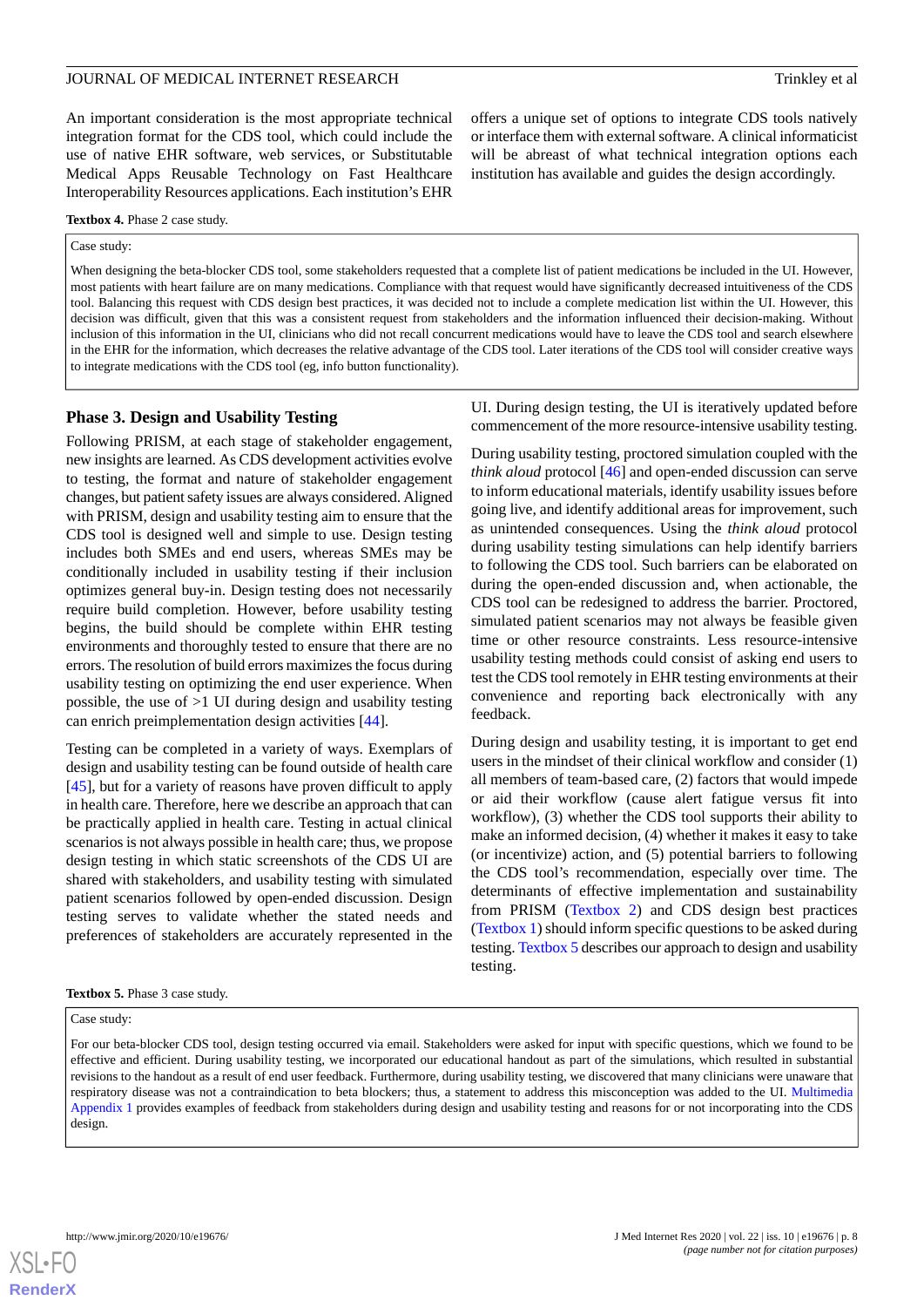#### **Phase 4. Thoughtful Deployment**

The implementation and sustainability infrastructure domain of PRISM considers practical measures to facilitate the ease of workflow integration. Adoption is improved when the necessary support to use the intervention is provided, and there is a means to quickly resolve any unintended consequences. Thoughtful introduction into clinical workflows is imperative for the adoption of CDS tools. Deployment should consider how to move the CDS tool into actual clinical workflows and how to communicate the change with end users. Re-engagement with clinical leadership before deployment is also key, especially in situations in which the preimplementation process occurred over a long period of time or for health systems undergoing certain changes.

The decision to implement the CDS tool in a pilot cohort or begin with widespread deployment is an important consideration to resolve any remaining usability or technical errors and to facilitate buy-in. In some instances, it is prudent to begin with a pilot group of users, which may include one clinical department or group of users across departments. The decision to deploy the CDS tool on a large or small scale initially should be informed by the anticipated frequency of exposure, acuity of the clinical situation, and workflow disruption of the CDS tool. In the case of a CDS tool with infrequent end user exposure, widespread dissemination can serve as a natural pilot

when appropriately monitored. Implementing CDS in a pilot fashion can help to bolster buy-in and to discover unintended issues before widespread roll-out.

With every CDS go-live, some communication with end users is needed but the extent should vary based on the complexity of the CDS tool and the anticipated frequency of end user exposure. When exposure to a CDS tool is infrequent or highly intuitive, end user education may not be necessary. However, an interruptive CDS tool that recommends discontinuation of nonsteroidal anti-inflammatory drugs in patients with cardiovascular disease would likely require some education of end users because of its alert frequency and obtrusiveness. In the latter example, end user education may provide a more detailed explanation of why this new tool is being implemented and what the response options provided within the UI mean. For example, the response options may include *never appropriate* without space to explain within the CDS UI that selecting this option will suppress the CDS tool forever for all clinicians. It would be helpful to share such information in the educational material. Many clinicians wish to know the consequences of their actions in response to a CDS tool. Communication plans should be informed by the given health system's standard processes and adapted based on the type of CDS and anticipated impact on the end user. [Textbox 6](#page-8-0) describes key experiences from our deployment.

<span id="page-8-0"></span>Textbox 6. Phase 4 case study.

#### Case study:

- For the beta-blocker CDS tool, re-engagement with the leadership of the clinical practices before deployment was pivotal. During our preimplementation planning process, the health system acquired several outpatient practice groups, which resulted in changes in priorities and approaches to decision support. At the beginning of the preimplementation planning stage, we secured leadership approval to deploy the CDS tool across all practices; however, given the changes that occurred, this approval was no longer applicable. Therefore, we needed to solicit approval for deployment from individual practices. Our experience emphasizes the need to maintain frequent engagement with leadership and a nonlinear approach to CDS implementation.
- When soliciting approval from individual practices, we piloted the CDS tool in 2 of the largest practices. These 2 pilot practices expressed early support for the CDS tool. When soliciting approval from other practices, they found it reassuring to know the tool was already accepted by their peers and being tested.

#### **Phase 5. Performance Evaluation and Maintenance**

PRISM includes the RE-AIM evaluation framework and outcomes. RE-AIM captures a broad and balanced evaluation of the nuances and pragmatic nature of implementation in clinical workflows [\[31](#page-12-9)]. Such a multilevel IS framework assesses the representativeness of participants, the extent to which the intervention needs to be adapted, and its sustainability [[27](#page-12-12)[-30](#page-12-8)]. Adaptions to interventions should be anticipated and evaluated. RE-AIM also encourages continuous evaluation and

dissemination of findings to promote observability and thereby optimize implementation and sustainability. [Table 2](#page-9-0) provides an example of how RE-AIM can be applied to CDS. For example, changes in clinical outcomes are difficult to associate with CDS tools; thus, effectiveness is often measured as a change in behavior. Other instruments and tools can also be used to evaluate CDS tools. The usability of CDS tools can be evaluated using the validated System Usability Scale (SUS) [[47\]](#page-13-10).

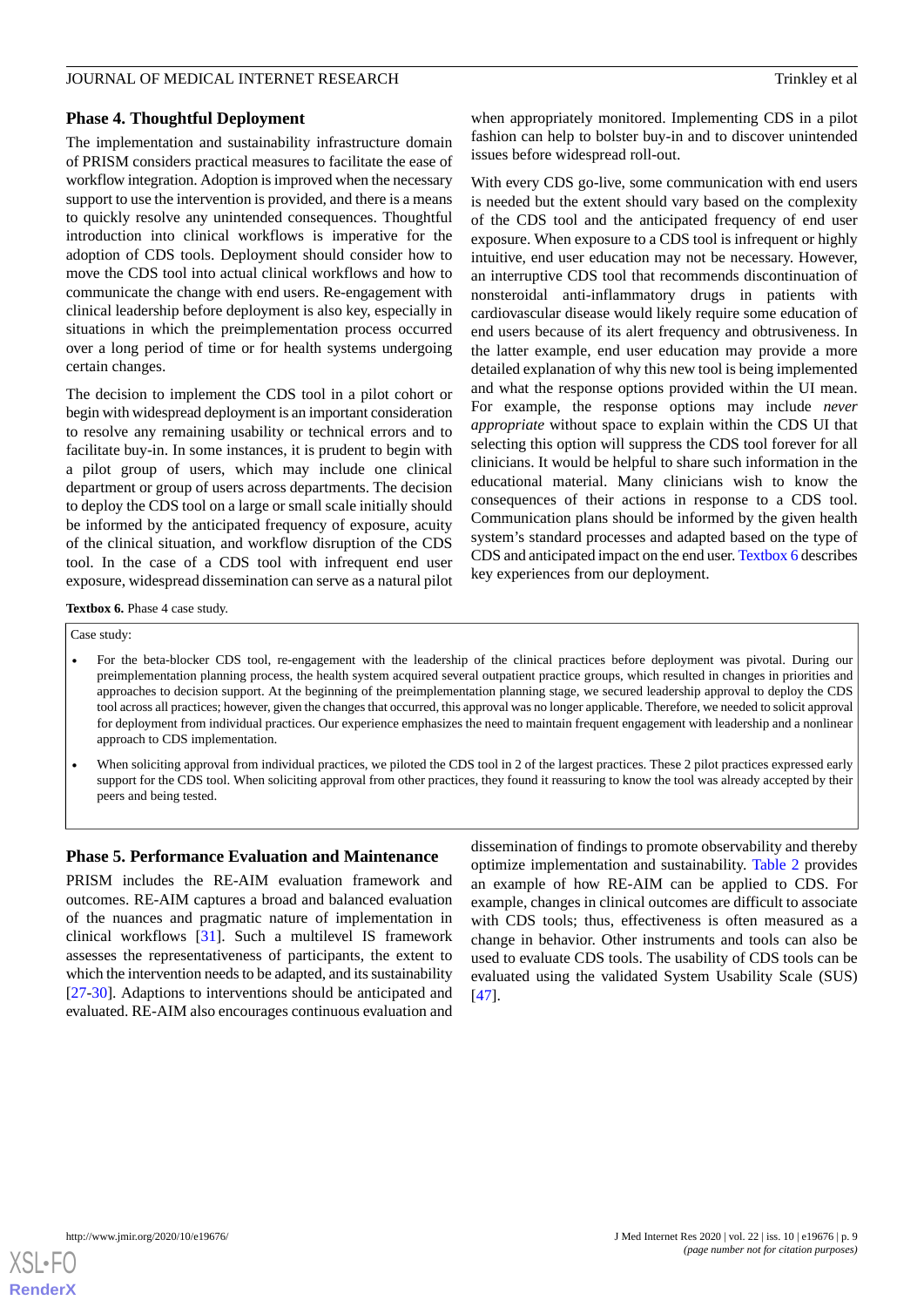## JOURNAL OF MEDICAL INTERNET RESEARCH TRINKLEY AND TRINKLEY AT TRINKLEY AT A TRINKLEY AT A TRINKLEY OF MEDICAL INTERNET RESEARCH

<span id="page-9-0"></span>**Table 2.** Reach, Effectiveness, Adoption, Implementation, and Maintenance evaluation framework applied to clinical decision support.

| Reach (individual level)<br>Proportion and representativeness of those impacted by $\bullet$<br>by the number of patients the CDS tool should<br>the intervention (and reasons for these results)<br>have fired for<br>denominator<br>Investigation of reasons not fired<br>Effectiveness (individual level)<br>Impact of the intervention, including heterogeneity<br>across subgroups and any negative outcomes (and rea-<br>for divided by the number of patients the CDS<br>sons for these results)<br>tool fired for<br>$\bullet$<br>denominator<br>Reasons care did or did not change<br>$\bullet$<br>comes<br>Proportion and representativeness of those accept- •<br>Adoption (setting and staff at multi-<br>$\bullet$<br>ing or using the intervention<br>ple levels)<br>tool (did not outright dismiss) divided by the<br>At levels of health systems, departments, and indi-<br>$\bullet$<br>number of clinicians the CDS tool fired for<br>viduals (and reasons for these results)<br>$\bullet$<br>ber of patients the CDS tool fired for<br>pating divided by the number invited<br>and denominators above<br>Reasons for or not to participate or dismiss<br>Implementation (setting and staff at •<br>Fidelity of the intervention and implementation<br>$\bullet$<br>multiple levels)<br>strategy<br>Adaptations<br>ment<br>$\bullet$<br>Burden of delivery, including costs<br>Usability of the CDS tool (eg, $SUSd$ )<br>٠<br>Interviews on experience and adaptations<br>$\bullet$<br>Cost of implementing (eg, time, resources)<br>Maintenance (individual level and<br>Long-term outcomes (eg, change in mortality)<br>Long-term effects of the intervention and extent the in-<br>$\bullet$<br>setting and staff at multiple levels)<br>tervention becomes a routine part of care<br>$\bullet$<br>further modification | RE-AIM <sup>a</sup> domain | Described | Potential CDS <sup>b</sup> outcome measures                                                                                                             |
|-----------------------------------------------------------------------------------------------------------------------------------------------------------------------------------------------------------------------------------------------------------------------------------------------------------------------------------------------------------------------------------------------------------------------------------------------------------------------------------------------------------------------------------------------------------------------------------------------------------------------------------------------------------------------------------------------------------------------------------------------------------------------------------------------------------------------------------------------------------------------------------------------------------------------------------------------------------------------------------------------------------------------------------------------------------------------------------------------------------------------------------------------------------------------------------------------------------------------------------------------------------------------------------------------------------------------------------------------------------------------------------------------------------------------------------------------------------------------------------------------------------------------------------------------------------------------------------------------------------------------------------------------------------------------------------------------------------------------------------------------------------------------------------------------------------------------------------------------|----------------------------|-----------|---------------------------------------------------------------------------------------------------------------------------------------------------------|
|                                                                                                                                                                                                                                                                                                                                                                                                                                                                                                                                                                                                                                                                                                                                                                                                                                                                                                                                                                                                                                                                                                                                                                                                                                                                                                                                                                                                                                                                                                                                                                                                                                                                                                                                                                                                                                               |                            |           | Number of patients the CDS tool fired for divided                                                                                                       |
|                                                                                                                                                                                                                                                                                                                                                                                                                                                                                                                                                                                                                                                                                                                                                                                                                                                                                                                                                                                                                                                                                                                                                                                                                                                                                                                                                                                                                                                                                                                                                                                                                                                                                                                                                                                                                                               |                            |           | Characteristics of each group in numerator and                                                                                                          |
|                                                                                                                                                                                                                                                                                                                                                                                                                                                                                                                                                                                                                                                                                                                                                                                                                                                                                                                                                                                                                                                                                                                                                                                                                                                                                                                                                                                                                                                                                                                                                                                                                                                                                                                                                                                                                                               |                            |           | Number of patients the CDS tool changed care                                                                                                            |
|                                                                                                                                                                                                                                                                                                                                                                                                                                                                                                                                                                                                                                                                                                                                                                                                                                                                                                                                                                                                                                                                                                                                                                                                                                                                                                                                                                                                                                                                                                                                                                                                                                                                                                                                                                                                                                               |                            |           | Characteristics of each group in numerator and<br>Number and type of unintended or negative out-                                                        |
|                                                                                                                                                                                                                                                                                                                                                                                                                                                                                                                                                                                                                                                                                                                                                                                                                                                                                                                                                                                                                                                                                                                                                                                                                                                                                                                                                                                                                                                                                                                                                                                                                                                                                                                                                                                                                                               |                            |           | Number of clinicians who responded <sup>c</sup> to the CDS                                                                                              |
|                                                                                                                                                                                                                                                                                                                                                                                                                                                                                                                                                                                                                                                                                                                                                                                                                                                                                                                                                                                                                                                                                                                                                                                                                                                                                                                                                                                                                                                                                                                                                                                                                                                                                                                                                                                                                                               |                            |           | Number of patients who the CDS fired for that<br>were not outright dismissed divided by the num-<br>Number of practices, setting or clinicians partici- |
|                                                                                                                                                                                                                                                                                                                                                                                                                                                                                                                                                                                                                                                                                                                                                                                                                                                                                                                                                                                                                                                                                                                                                                                                                                                                                                                                                                                                                                                                                                                                                                                                                                                                                                                                                                                                                                               |                            |           | Characteristics of each group in the numerators                                                                                                         |
|                                                                                                                                                                                                                                                                                                                                                                                                                                                                                                                                                                                                                                                                                                                                                                                                                                                                                                                                                                                                                                                                                                                                                                                                                                                                                                                                                                                                                                                                                                                                                                                                                                                                                                                                                                                                                                               |                            |           | Adaptation: number and type of changes to the<br>CDS build or workflow integration after deploy-                                                        |
|                                                                                                                                                                                                                                                                                                                                                                                                                                                                                                                                                                                                                                                                                                                                                                                                                                                                                                                                                                                                                                                                                                                                                                                                                                                                                                                                                                                                                                                                                                                                                                                                                                                                                                                                                                                                                                               |                            |           |                                                                                                                                                         |
|                                                                                                                                                                                                                                                                                                                                                                                                                                                                                                                                                                                                                                                                                                                                                                                                                                                                                                                                                                                                                                                                                                                                                                                                                                                                                                                                                                                                                                                                                                                                                                                                                                                                                                                                                                                                                                               |                            |           | Sustained workflow integration and effectiveness<br>Interviews on intended or actual sustainment or                                                     |

<sup>a</sup>RE-AIM: Reach, Effectiveness, Adoption, Implementation, and Maintenance framework.

<sup>b</sup>CDS: clinical decision support.

 $c$ Technically in PRISM or RE-AIM, adoption is defined as only initial agreement to participate in (or be trained in) a program. In this paper, it will be defined as above to be consistent with how this term is used in informatics and to reflect the fact that end users do not always have the choice to interface with a CDS tool.

d SUS: System Usability Scale.

CDS tools are critical components of the learning health care system and should be regularly evaluated for performance and safety. Performance and safety evaluations are necessary for CDS maintenance and assist in minimizing alert fatigue. Evaluations should be scheduled with defined procedures of who is responsible, what the evaluation entails, and when it occurs. What is evaluated should be informed by operational leadership and influenced by external drivers, such as regulatory requirements and pay for performance metrics. The evaluation can also be informed by input from stakeholders regarding unintended consequences. For example, stakeholders might express concern that a CDS tool may lead to an increased risk

 $XS$  • FO **[RenderX](http://www.renderx.com/)** of bradycardia; thus, this is an outcome that should be monitored.

Evaluations should not be limited to 1 instance and should lead to action when appropriate. CDS implementation should be an iterative, thoughtful, and continuous improvement process. Proactively seeking end user input during and post exposure also demonstrates commitment to improvement. Findings from evaluations should be disseminated to stakeholders, including appropriate levels of leadership, SMEs, and end users. Appropriate levels of leadership should vary based on the specific CDS tool and do not necessarily require notification at the chief executive level. Communication with individual SMEs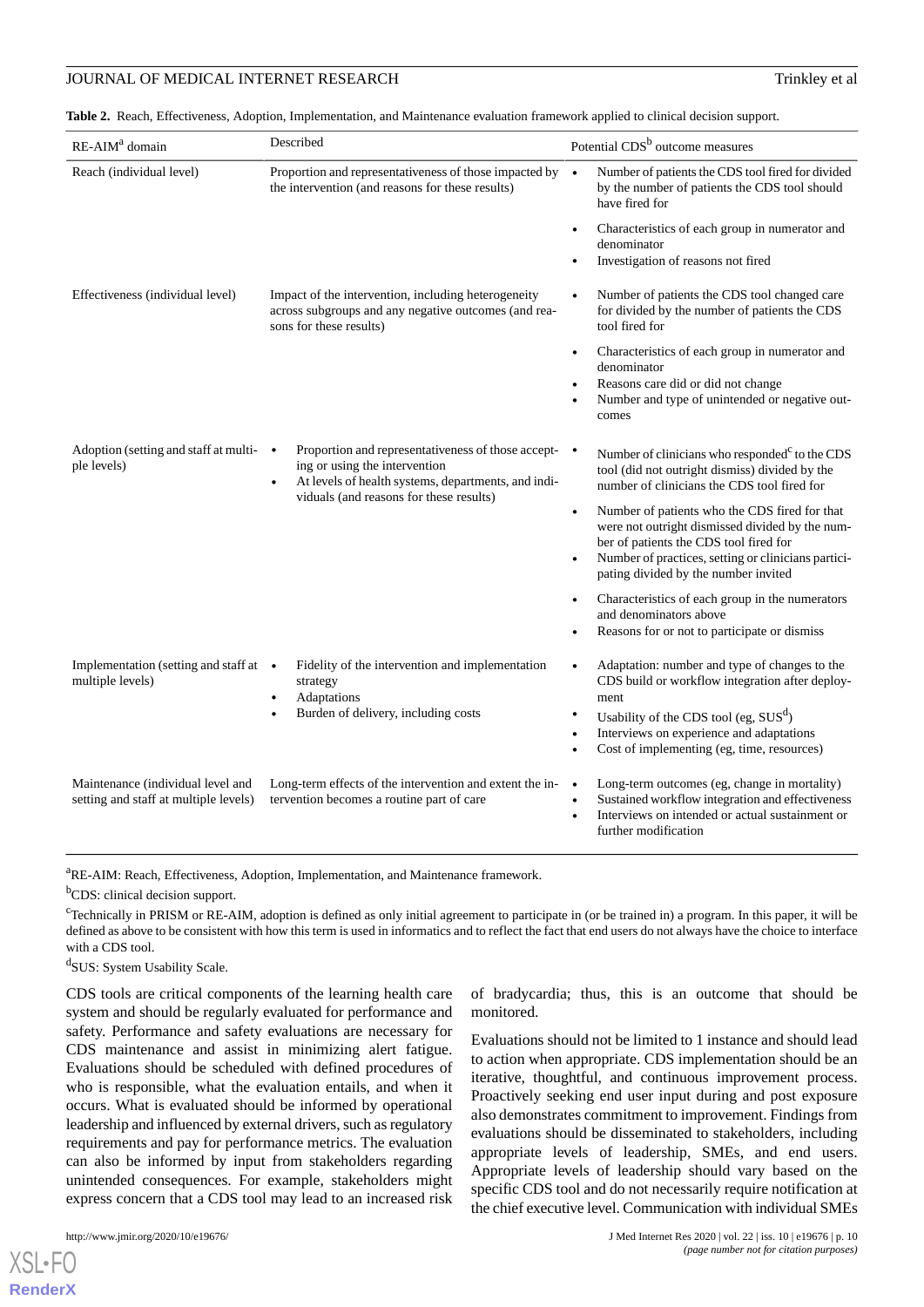and end users may be at the discretion of and via their direct leaders but should be offered at a minimum. This level of transparent communication can promote trust, improve adoption,

<span id="page-10-0"></span>**Textbox 7.** Phase 5 case study.

Case study:

- We monitored clinician responses and feedback to the beta-blocker CDS tool weekly to screen for unintended consequences and errors. After 1 month of deployment, a clinician alerted us to an error in the build of our CDS tool, which we were able to resolve quickly. Had our CDS tool fired more frequently, we would likely have identified this error during our 2-week pilot. Such errors are common when a CDS tool is deployed, reinforcing the importance of ongoing monitoring and clear lines of communication between the informatics team and the end user.
- We also conducted brief structured interviews with clinicians exposed to the CDS tool. Together with completion of the SUS survey, the interviews provided valuable open-ended feedback that was used to refine both the CDS tool and our PRISM/CDS best practices approach. Key discoveries made during the interviews were the importance of carefully considering whether to include a dismiss button and avoiding a sense of shaming or disrespect. These discoveries were explicitly added as determinants of implementation success within CDS design best practices in [Textbox](#page-1-0) [1.](#page-1-0)

# *Discussion*

#### **Principal Findings**

The PRISM/CDS best practices approach accounts for the multilevel interactions and dynamic factors that influence CDS implementation in health care. IS frameworks make social science more replicable and, by adding the context of CDS to PRISM, the reproducibility and sustainability of CDS implementations should be enhanced. *Integrating PRISM with CDS design best practices synthesizes the many known contextual factors that can influence the success of CDS implementation*, thereby elevating the experience from implementation to IS. This approach can be adapted for other health systems and CDS tools and used to guide resource allocation in a manner that optimizes CDS implementation success.

However, an effective approach may not be optimally efficient. When applying PRISM to CDS, resources include the time and availability of skilled personnel. Especially during the preimplementation period, this approach can require resources that may not be available at every health system or be appropriate allocation to every CDS instance. It may not be appropriate to allocate extensive resources to implementation efforts for CDS tools that are minimally invasive (eg, infobuttons) or address infrequent care gaps or low severity clinical situations. When resources are limited or the situation does not justify the allocation of full resources, stakeholder engagement may be abbreviated. Abbreviated stakeholder engagement may be limited to a smaller sample, representing a few representatives from each stakeholder group. Irrespective of resource availability, stakeholders should include representation from SMEs and end users. If allowed by resources, greater representation reaching saturation and general agreement from SMEs and end users is ideal.

The results of an RCT demonstrating the positive effect of the PRISM/CDS best practice approach on prescribing for heart failure in primary care is currently under review for publication. However, there are several limitations of the PRISM/CDS best practice approach. Although our study team represents diverse expertise, including informatics and IS, the approach was created based on our knowledge and experiences. Inclusion of additional

and reduce the culture of negativity that currently exists around CDS and EHRs [\[48](#page-13-11)]. [Textbox 7](#page-10-0) describes key findings from our evaluation approach.

expertise and experiences across other clinical contexts and situations would likely refine the PRISM/CDS best practices approach. Our approach also relies on one of many IS frameworks and existing CDS design best practices. Other frameworks may have different advantages or disadvantages when applied to CDS. As CDS design best practices and technical capabilities evolve, the PRISM/CDS best practices approach will need to adapt. Further, the PRISM/CDS best practices need to be adapted based on a given institution's available resources and skilled personnel. Despite these limitations, the PRISM/CDS best practices approach provides a basis for advancing the science of CDS implementation.

Future research is needed to apply PRISM to additional real-world CDS implementations to capture all contextual factors and understand its impact on CDS adoption and effectiveness. Although the PRISM/CDS best practices approach was created for adaptation across any health care setting, it was refined within primary care settings across a large health care system. Future research should explore the application of PRISM to diverse CDS formats (eg, mobile apps) in a variety of patient care situations and practice settings of different sizes and identify means to refine the model to maximize effectiveness and efficiency. Use of the PRISM/CDS best practices approach should be documented in terms of its costs and benefits relative to other approaches. A key issue for both PRISM and CDS design best practices is the degree of iteration and number of cycles required for a given implementation. Efforts to improve the efficiency of the PRISM/CDS best practices approach are needed and may include integration with principles of rapid prototyping or tailoring the approach based on the severity of the clinical situation or the anticipated reach or workflow interruption of a given CDS tool. This tradeoff between resource allocation and benefits will have to be evaluated for every setting and clinical situation. Further, given that many of the contextual issues related to CDS are applicable to other types of health IT solutions, the applicability of this integrated approach to health IT beyond CDS should also be explored. Although the PRISM/CDS best practices approach provides guidance on evaluation, future research should consider how the approach can be expanded to include a systematic and standardized knowledge management process to evaluate and update CDS tools.

 $XSI - F($ **[RenderX](http://www.renderx.com/)**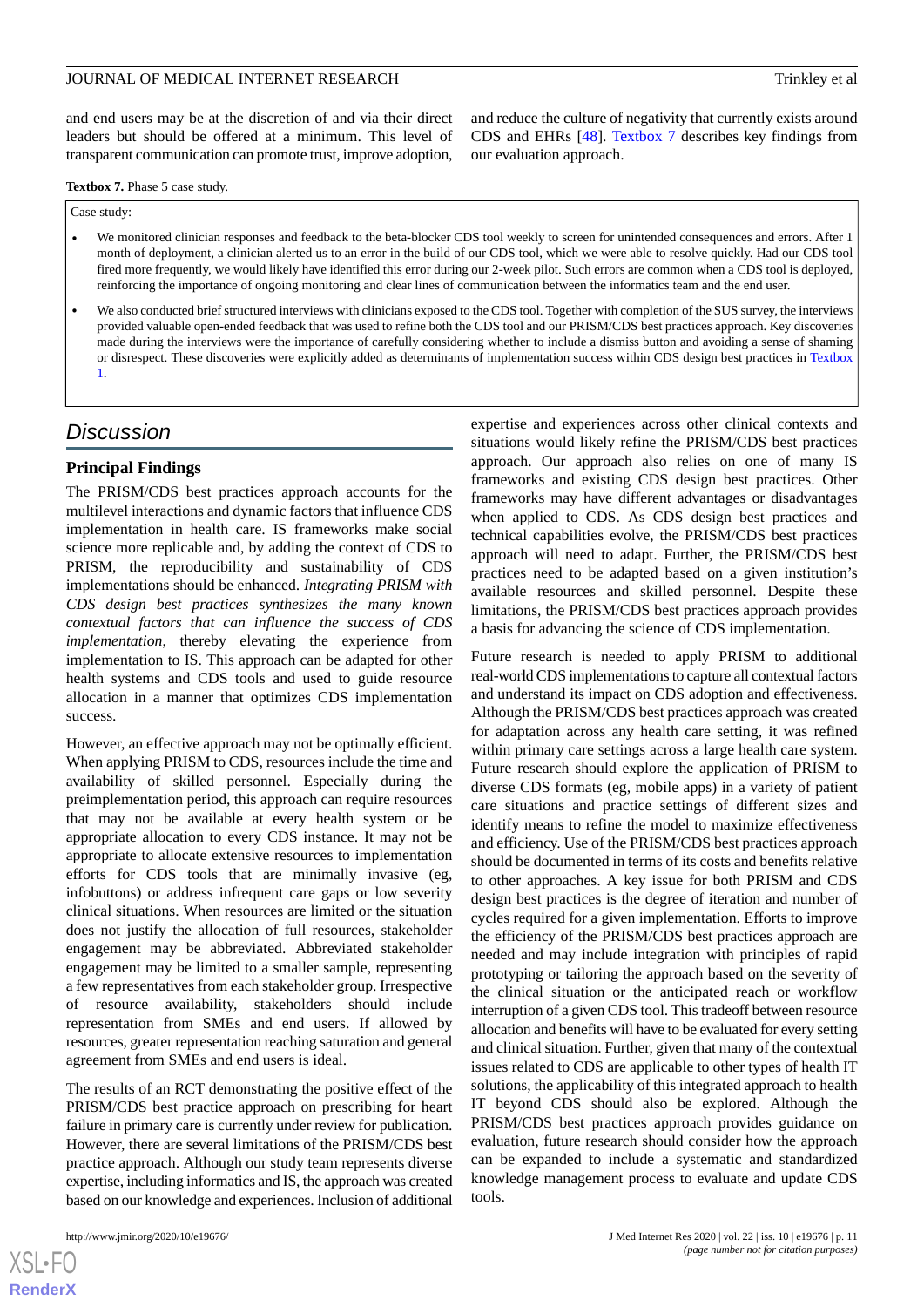## **Conclusions**

We described an approach for applying PRISM to design, implement, and evaluate CDS tools that are integrated with CDS design best practices. Others are encouraged to adapt this approach to their situation to maximize CDS implementation success. This approach considers the many dynamic and interacting contextual factors that influence CDS implementation

success and sustainability in health care and suggests specific methods for designing and implementing CDS. Informed by an evidence-based IS framework, such an approach is foundational to maximizing the success of CDS implementation and the necessary platform from which cutting-edge innovations in CDS can be created to significantly improve and sustain health care outcomes.

# **Acknowledgments**

This work was supported in part by the National Institutes of Health or The National Center for Advancing Translational Sciences Colorado CTSA (Clinical and Translational Science Award) Grant Number UL1 TR002535 and by the NHLBI K12 Training Grant Number K12HL137862. Contents are the authors' sole responsibility and do not necessarily represent the official views of the National Institutes of Health.

#### **Conflicts of Interest**

<span id="page-11-9"></span>None declared.

# **Multimedia Appendix 1**

<span id="page-11-0"></span>Summary of constructive feedback received during design and usability testing. [[DOCX File , 22 KB](https://jmir.org/api/download?alt_name=jmir_v22i10e19676_app1.docx&filename=503114fbab4a4a829d435b1dc59be60a.docx)-[Multimedia Appendix 1\]](https://jmir.org/api/download?alt_name=jmir_v22i10e19676_app1.docx&filename=503114fbab4a4a829d435b1dc59be60a.docx)

#### **References**

- 1. Mungall DR, Anbe D, Forrester PL, Luoma T, Genovese R, Mahan J, et al. A prospective randomized comparison of the accuracy of computer-assisted versus GUSTO nomogram--directed heparin therapy. Clin Pharmacol Ther 1994 May;55(5):591-596. [doi: [10.1038/clpt.1994.73](http://dx.doi.org/10.1038/clpt.1994.73)] [Medline: [8181203\]](http://www.ncbi.nlm.nih.gov/entrez/query.fcgi?cmd=Retrieve&db=PubMed&list_uids=8181203&dopt=Abstract)
- <span id="page-11-1"></span>2. White RH, Hong R, Venook AP, Daschbach MM, Murray W, Mungall DR, et al. Initiation of warfarin therapy: comparison of physician dosing with computer-assisted dosing. J Gen Intern Med 1987;2(3):141-148. [doi: [10.1007/bf02596140](http://dx.doi.org/10.1007/bf02596140)] [Medline: [3295148\]](http://www.ncbi.nlm.nih.gov/entrez/query.fcgi?cmd=Retrieve&db=PubMed&list_uids=3295148&dopt=Abstract)
- <span id="page-11-2"></span>3. Chertow GM, Lee J, Kuperman GJ, Burdick E, Horsky J, Seger DL, et al. Guided medication dosing for inpatients with renal insufficiency. J Am Med Assoc 2001 Dec 12;286(22):2839-2844. [doi: [10.1001/jama.286.22.2839](http://dx.doi.org/10.1001/jama.286.22.2839)] [Medline: [11735759\]](http://www.ncbi.nlm.nih.gov/entrez/query.fcgi?cmd=Retrieve&db=PubMed&list_uids=11735759&dopt=Abstract)
- <span id="page-11-3"></span>4. Wolfstadt JI, Gurwitz JH, Field TS, Lee M, Kalkar S, Wu W, et al. The effect of computerized physician order entry with clinical decision support on the rates of adverse drug events: a systematic review. J Gen Intern Med 2008 Apr;23(4):451-458 [[FREE Full text](http://europepmc.org/abstract/MED/18373144)] [doi: [10.1007/s11606-008-0504-5\]](http://dx.doi.org/10.1007/s11606-008-0504-5) [Medline: [18373144](http://www.ncbi.nlm.nih.gov/entrez/query.fcgi?cmd=Retrieve&db=PubMed&list_uids=18373144&dopt=Abstract)]
- 5. Bryant AD, Fletcher GS, Payne TH. Drug interaction alert override rates in the meaningful use era: no evidence of progress. Appl Clin Inform 2014;5(3):802-813 [\[FREE Full text\]](http://europepmc.org/abstract/MED/25298818) [doi: [10.4338/ACI-2013-12-RA-0103](http://dx.doi.org/10.4338/ACI-2013-12-RA-0103)] [Medline: [25298818](http://www.ncbi.nlm.nih.gov/entrez/query.fcgi?cmd=Retrieve&db=PubMed&list_uids=25298818&dopt=Abstract)]
- 6. Hunt DL, Haynes RB, Hanna SE, Smith K. Effects of computer-based clinical decision support systems on physician performance and patient outcomes: a systematic review. J Am Med Assoc 1998 Oct 21;280(15):1339-1346. [doi: [10.1001/jama.280.15.1339\]](http://dx.doi.org/10.1001/jama.280.15.1339) [Medline: [9794315](http://www.ncbi.nlm.nih.gov/entrez/query.fcgi?cmd=Retrieve&db=PubMed&list_uids=9794315&dopt=Abstract)]
- <span id="page-11-4"></span>7. Hemens BJ, Holbrook A, Tonkin M, Mackay JA, Weise-Kelly L, Navarro T, CCDSS Systematic Review Team. Computerized clinical decision support systems for drug prescribing and management: a decision-maker-researcher partnership systematic review. Implement Sci 2011 Aug 3;6:89. [doi: [10.1186/1748-5908-6-89](http://dx.doi.org/10.1186/1748-5908-6-89)] [Medline: [21824383\]](http://www.ncbi.nlm.nih.gov/entrez/query.fcgi?cmd=Retrieve&db=PubMed&list_uids=21824383&dopt=Abstract)
- <span id="page-11-5"></span>8. Roshanov PS, Misra S, Gerstein HC, Garg AX, Sebaldt RJ, Mackay JA, CCDSS Systematic Review Team. Computerized clinical decision support systems for chronic disease management: a decision-maker-researcher partnership systematic review. Implement Sci 2011 Aug 3;6:92 [\[FREE Full text\]](https://implementationscience.biomedcentral.com/articles/10.1186/1748-5908-6-92) [doi: [10.1186/1748-5908-6-92](http://dx.doi.org/10.1186/1748-5908-6-92)] [Medline: [21824386\]](http://www.ncbi.nlm.nih.gov/entrez/query.fcgi?cmd=Retrieve&db=PubMed&list_uids=21824386&dopt=Abstract)
- <span id="page-11-6"></span>9. Jaspers MW, Smeulers M, Vermeulen H, Peute LW. Effects of clinical decision-support systems on practitioner performance and patient outcomes: a synthesis of high-quality systematic review findings. J Am Med Inform Assoc 2011 May 1;18(3):327-334 [[FREE Full text](http://europepmc.org/abstract/MED/21422100)] [doi: [10.1136/amiajnl-2011-000094\]](http://dx.doi.org/10.1136/amiajnl-2011-000094) [Medline: [21422100](http://www.ncbi.nlm.nih.gov/entrez/query.fcgi?cmd=Retrieve&db=PubMed&list_uids=21422100&dopt=Abstract)]
- <span id="page-11-7"></span>10. Kashfi H. Applying a user centered design methodology in a clinical context. Stud Health Technol Inform 2010;160(Pt 2):927-931. [Medline: [20841820\]](http://www.ncbi.nlm.nih.gov/entrez/query.fcgi?cmd=Retrieve&db=PubMed&list_uids=20841820&dopt=Abstract)
- <span id="page-11-8"></span>11. McCullagh LJ, Sofianou A, Kannry J, Mann DM, McGinn TG. User centered clinical decision support tools: adoption across clinician training level. Appl Clin Inform 2014;5(4):1015-1025 [\[FREE Full text\]](http://europepmc.org/abstract/MED/25589914) [doi: [10.4338/ACI-2014-05-RA-0048](http://dx.doi.org/10.4338/ACI-2014-05-RA-0048)] [Medline: [25589914](http://www.ncbi.nlm.nih.gov/entrez/query.fcgi?cmd=Retrieve&db=PubMed&list_uids=25589914&dopt=Abstract)]
- 12. Bates DW, Kuperman GJ, Wang S, Gandhi T, Kittler A, Volk L, et al. Ten commandments for effective clinical decision support: making the practice of evidence-based medicine a reality. J Am Med Inform Assoc 2003;10(6):523-530 [\[FREE](http://europepmc.org/abstract/MED/12925543) [Full text\]](http://europepmc.org/abstract/MED/12925543) [doi: [10.1197/jamia.M1370](http://dx.doi.org/10.1197/jamia.M1370)] [Medline: [12925543\]](http://www.ncbi.nlm.nih.gov/entrez/query.fcgi?cmd=Retrieve&db=PubMed&list_uids=12925543&dopt=Abstract)
- 13. Osheroff J, Teich J, Levick D, Saldana L, Velasco F, Sittig D. Improving outcomes with clinical decision support: An implementers Guide. 2nd Edition. Chicago, IL: Healthcare Information Management Systems Society (HIMSS); 2012.

 $XS$ -FO **[RenderX](http://www.renderx.com/)**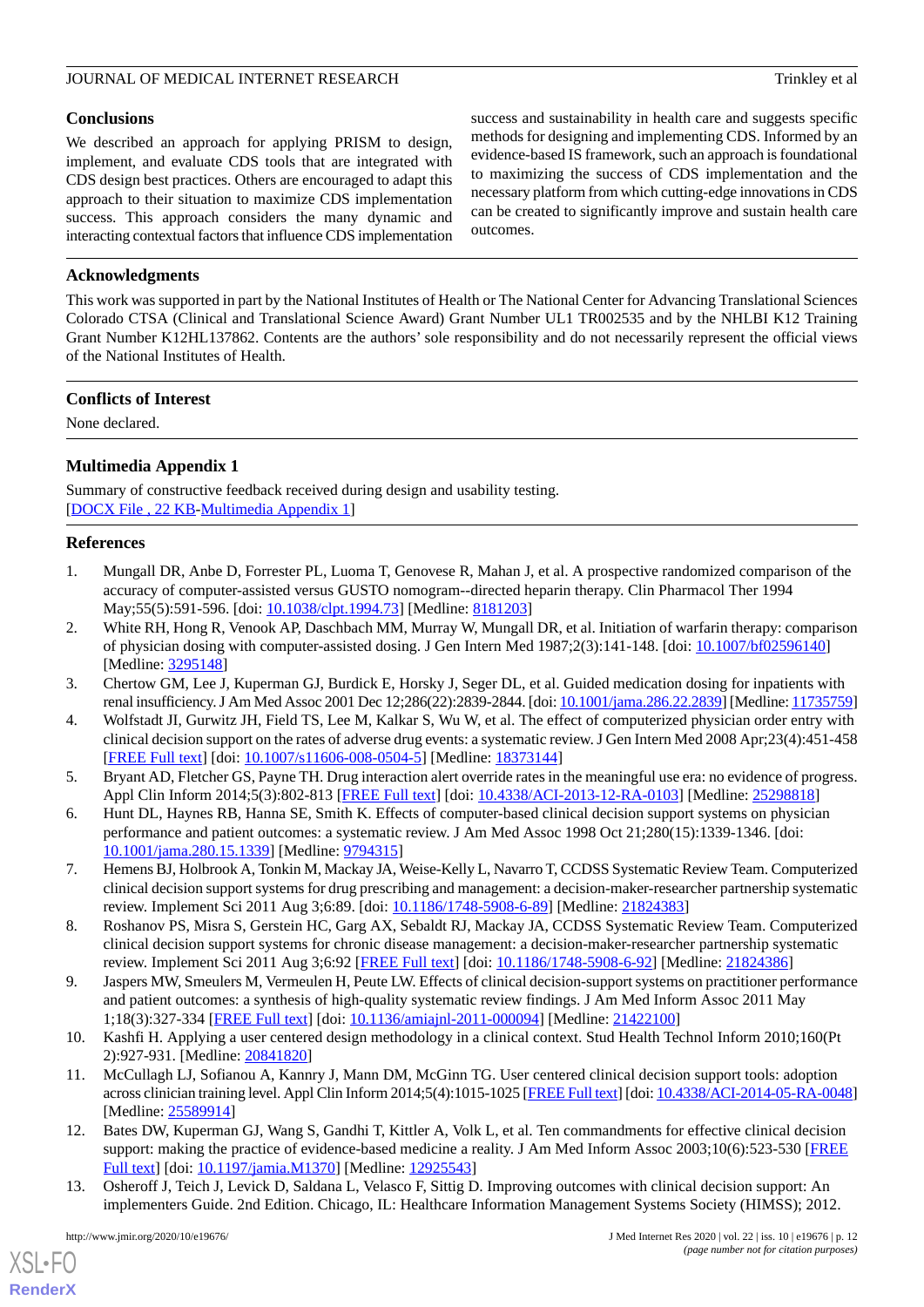- 14. Horsky J, Schiff GD, Johnston D, Mercincavage L, Bell D, Middleton B. Interface design principles for usable decision support: a targeted review of best practices for clinical prescribing interventions. J Biomed Inform 2012 Dec;45(6):1202-1216 [[FREE Full text](https://linkinghub.elsevier.com/retrieve/pii/S1532-0464(12)00149-9)] [doi: [10.1016/j.jbi.2012.09.002](http://dx.doi.org/10.1016/j.jbi.2012.09.002)] [Medline: [22995208\]](http://www.ncbi.nlm.nih.gov/entrez/query.fcgi?cmd=Retrieve&db=PubMed&list_uids=22995208&dopt=Abstract)
- <span id="page-12-1"></span>15. Sittig DF, Wright A, Osheroff JA, Middleton B, Teich JM, Ash JS, et al. Grand challenges in clinical decision support. J Biomed Inform 2008 Apr;41(2):387-392 [\[FREE Full text\]](https://linkinghub.elsevier.com/retrieve/pii/S1532-0464(07)00104-9) [doi: [10.1016/j.jbi.2007.09.003\]](http://dx.doi.org/10.1016/j.jbi.2007.09.003) [Medline: [18029232](http://www.ncbi.nlm.nih.gov/entrez/query.fcgi?cmd=Retrieve&db=PubMed&list_uids=18029232&dopt=Abstract)]
- 16. Marcilly R, Ammenwerth E, Roehrer E, Niès J, Beuscart-Zéphir MC. Evidence-based usability design principles for medication alerting systems. BMC Med Inform Decis Mak 2018 Jul 24;18(1):69 [[FREE Full text](https://bmcmedinformdecismak.biomedcentral.com/articles/10.1186/s12911-018-0615-9)] [doi: [10.1186/s12911-018-0615-9\]](http://dx.doi.org/10.1186/s12911-018-0615-9) [Medline: [30041647](http://www.ncbi.nlm.nih.gov/entrez/query.fcgi?cmd=Retrieve&db=PubMed&list_uids=30041647&dopt=Abstract)]
- <span id="page-12-0"></span>17. Van de Velde S, Kunnamo I, Roshanov P, Kortteisto T, Aertgeerts B, Vandvik PO, GUIDES expert panel. The GUIDES checklist: development of a tool to improve the successful use of guideline-based computerised clinical decision support. Implement Sci 2018 Jun 25;13(1):86 [[FREE Full text\]](https://implementationscience.biomedcentral.com/articles/10.1186/s13012-018-0772-3) [doi: [10.1186/s13012-018-0772-3](http://dx.doi.org/10.1186/s13012-018-0772-3)] [Medline: [29941007](http://www.ncbi.nlm.nih.gov/entrez/query.fcgi?cmd=Retrieve&db=PubMed&list_uids=29941007&dopt=Abstract)]
- <span id="page-12-2"></span>18. Kannry J, McCullagh L, Kushniruk A, Mann D, Edonyabo D, McGinn T. A framework for usable and effective clinical decision support: experience from the iCPR randomized clinical trial. EGEMS (Wash DC) 2015;3(2):1150 [[FREE Full](http://europepmc.org/abstract/MED/26290888) [text](http://europepmc.org/abstract/MED/26290888)] [doi: [10.13063/2327-9214.1150\]](http://dx.doi.org/10.13063/2327-9214.1150) [Medline: [26290888](http://www.ncbi.nlm.nih.gov/entrez/query.fcgi?cmd=Retrieve&db=PubMed&list_uids=26290888&dopt=Abstract)]
- <span id="page-12-3"></span>19. Bates DW, Kuperman GJ, Wang S, Gandhi T, Kittler A, Volk L, et al. Ten commandments for effective clinical decision support: making the practice of evidence-based medicine a reality. J Am Med Inform Assoc 2003;10(6):523-530 [\[FREE](http://europepmc.org/abstract/MED/12925543) [Full text\]](http://europepmc.org/abstract/MED/12925543) [doi: [10.1197/jamia.M1370](http://dx.doi.org/10.1197/jamia.M1370)] [Medline: [12925543\]](http://www.ncbi.nlm.nih.gov/entrez/query.fcgi?cmd=Retrieve&db=PubMed&list_uids=12925543&dopt=Abstract)
- <span id="page-12-4"></span>20. van de Velde S, Heselmans A, Delvaux N, Brandt L, Marco-Ruiz L, Spitaels D, et al. A systematic review of trials evaluating success factors of interventions with computerised clinical decision support. Implement Sci 2018 Aug 20;13(1):114 [\[FREE](https://implementationscience.biomedcentral.com/articles/10.1186/s13012-018-0790-1) [Full text\]](https://implementationscience.biomedcentral.com/articles/10.1186/s13012-018-0790-1) [doi: [10.1186/s13012-018-0790-1](http://dx.doi.org/10.1186/s13012-018-0790-1)] [Medline: [30126421](http://www.ncbi.nlm.nih.gov/entrez/query.fcgi?cmd=Retrieve&db=PubMed&list_uids=30126421&dopt=Abstract)]
- 21. Schoville RR, Titler MG. Guiding healthcare technology implementation: a new integrated technology implementation model. Comput Inform Nurs 2015 Mar;33(3):99-107; quiz E1. [doi: [10.1097/CIN.0000000000000130](http://dx.doi.org/10.1097/CIN.0000000000000130)] [Medline: [25799235\]](http://www.ncbi.nlm.nih.gov/entrez/query.fcgi?cmd=Retrieve&db=PubMed&list_uids=25799235&dopt=Abstract)
- <span id="page-12-5"></span>22. Hu PJ, Chau PY, Sheng OR, Tam KY. Examining the technology acceptance model using physician acceptance of telemedicine technology. J Manag Inf Syst 2015 Dec 2;16(2):91-112. [doi: [10.1080/07421222.1999.11518247\]](http://dx.doi.org/10.1080/07421222.1999.11518247)
- 23. Venkatesh, Morris, Davis, Davis. User acceptance of information technology: toward a unified view. MIS Q 2003;27(3):425. [doi: [10.2307/30036540](http://dx.doi.org/10.2307/30036540)]
- <span id="page-12-6"></span>24. Holden RJ, Asan O, Wozniak EM, Flynn KE, Scanlon MC. Nurses' perceptions, acceptance, and use of a novel in-room pediatric ICU technology: testing an expanded technology acceptance model. BMC Med Inform Decis Mak 2016 Nov 15;16(1):145 [[FREE Full text\]](https://bmcmedinformdecismak.biomedcentral.com/articles/10.1186/s12911-016-0388-y) [doi: [10.1186/s12911-016-0388-y](http://dx.doi.org/10.1186/s12911-016-0388-y)] [Medline: [27846827](http://www.ncbi.nlm.nih.gov/entrez/query.fcgi?cmd=Retrieve&db=PubMed&list_uids=27846827&dopt=Abstract)]
- <span id="page-12-7"></span>25. Greenes RA, Bates DW, Kawamoto K, Middleton B, Osheroff J, Shahar Y. Clinical decision support models and frameworks: seeking to address research issues underlying implementation successes and failures. J Biomed Inform 2018 Feb;78:134-143 [[FREE Full text](https://linkinghub.elsevier.com/retrieve/pii/S1532-0464(17)30275-7)] [doi: [10.1016/j.jbi.2017.12.005](http://dx.doi.org/10.1016/j.jbi.2017.12.005)] [Medline: [29246790\]](http://www.ncbi.nlm.nih.gov/entrez/query.fcgi?cmd=Retrieve&db=PubMed&list_uids=29246790&dopt=Abstract)
- <span id="page-12-12"></span>26. Moullin JC, Sabater-Hernández D, Fernandez-Llimos F, Benrimoj SI. A systematic review of implementation frameworks of innovations in healthcare and resulting generic implementation framework. Health Res Policy Syst 2015 Mar 14;13:16 [[FREE Full text](https://health-policy-systems.biomedcentral.com/articles/10.1186/s12961-015-0005-z)] [doi: [10.1186/s12961-015-0005-z](http://dx.doi.org/10.1186/s12961-015-0005-z)] [Medline: [25885055\]](http://www.ncbi.nlm.nih.gov/entrez/query.fcgi?cmd=Retrieve&db=PubMed&list_uids=25885055&dopt=Abstract)
- 27. Feldstein AC, Glasgow RE. A practical, robust implementation and sustainability model (PRISM) for integrating research findings into practice. Jt Comm J Qual Patient Saf 2008 Apr;34(4):228-243. [doi: [10.1016/s1553-7250\(08\)34030-6\]](http://dx.doi.org/10.1016/s1553-7250(08)34030-6) [Medline: [18468362](http://www.ncbi.nlm.nih.gov/entrez/query.fcgi?cmd=Retrieve&db=PubMed&list_uids=18468362&dopt=Abstract)]
- 28. Liles EG, Schneider JL, Feldstein AC, Mosen DM, Perrin N, Rosales AG, et al. Implementation challenges and successes of a population-based colorectal cancer screening program: a qualitative study of stakeholder perspectives. Implement Sci 2015 Mar 29;10:41 [[FREE Full text\]](https://implementationscience.biomedcentral.com/articles/10.1186/s13012-015-0227-z) [doi: [10.1186/s13012-015-0227-z\]](http://dx.doi.org/10.1186/s13012-015-0227-z) [Medline: [25890079\]](http://www.ncbi.nlm.nih.gov/entrez/query.fcgi?cmd=Retrieve&db=PubMed&list_uids=25890079&dopt=Abstract)
- <span id="page-12-9"></span><span id="page-12-8"></span>29. McCreight MS, Rabin BA, Glasgow RE, Ayele RA, Leonard CA, Gilmartin HM, et al. Using the Practical, Robust Implementation and Sustainability Model (PRISM) to qualitatively assess multilevel contextual factors to help plan, implement, evaluate, and disseminate health services programs. Transl Behav Med 2019 Nov 25;9(6):1002-1011. [doi: [10.1093/tbm/ibz085](http://dx.doi.org/10.1093/tbm/ibz085)] [Medline: [31170296](http://www.ncbi.nlm.nih.gov/entrez/query.fcgi?cmd=Retrieve&db=PubMed&list_uids=31170296&dopt=Abstract)]
- <span id="page-12-10"></span>30. Glasgow RE, Harden SM, Gaglio B, Rabin B, Smith ML, Porter GC, et al. Re-aim planning and evaluation framework: adapting to new science and practice with a 20-year review. Front Public Health 2019;7:64 [[FREE Full text](https://doi.org/10.3389/fpubh.2019.00064)] [doi: [10.3389/fpubh.2019.00064](http://dx.doi.org/10.3389/fpubh.2019.00064)] [Medline: [30984733\]](http://www.ncbi.nlm.nih.gov/entrez/query.fcgi?cmd=Retrieve&db=PubMed&list_uids=30984733&dopt=Abstract)
- <span id="page-12-11"></span>31. Gaglio B, Shoup JA, Glasgow RE. The RE-AIM framework: a systematic review of use over time. Am J Public Health 2013 Jun;103(6):e38-e46. [doi: [10.2105/AJPH.2013.301299\]](http://dx.doi.org/10.2105/AJPH.2013.301299) [Medline: [23597377\]](http://www.ncbi.nlm.nih.gov/entrez/query.fcgi?cmd=Retrieve&db=PubMed&list_uids=23597377&dopt=Abstract)
- 32. Richardson JE, Middleton B, Platt JE, Blumenfeld BH. Building and maintaining trust in clinical decision support: recommendations from the Patient-Centered CDS Learning Network. Learn Health Syst 2020 Apr;4(2):e10208 [\[FREE Full](https://doi.org/10.1002/lrh2.10208) [text](https://doi.org/10.1002/lrh2.10208)] [doi: [10.1002/lrh2.10208\]](http://dx.doi.org/10.1002/lrh2.10208) [Medline: [32313835](http://www.ncbi.nlm.nih.gov/entrez/query.fcgi?cmd=Retrieve&db=PubMed&list_uids=32313835&dopt=Abstract)]
- 33. Kannry J, Sengstack P, Thyvalikakath TP, Poikonen J, Middleton B, Payne T, et al. The Chief Clinical Informatics Officer (CCIO): AMIA Task Force Report on CCIO Knowledge, Education, and Skillset Requirements. Appl Clin Inform 2016;7(1):143-176 [[FREE Full text](http://europepmc.org/abstract/MED/27081413)] [doi: [10.4338/ACI-2015-12-R-0174\]](http://dx.doi.org/10.4338/ACI-2015-12-R-0174) [Medline: [27081413](http://www.ncbi.nlm.nih.gov/entrez/query.fcgi?cmd=Retrieve&db=PubMed&list_uids=27081413&dopt=Abstract)]
- 34. Warm D, Thomas B. A review of the effectiveness of the clinical informaticist role. Nurs Stand 2011 Jul 6;25(44):35-38. [doi: [10.7748/ns2011.07.25.44.35.c8612](http://dx.doi.org/10.7748/ns2011.07.25.44.35.c8612)] [Medline: [27101059\]](http://www.ncbi.nlm.nih.gov/entrez/query.fcgi?cmd=Retrieve&db=PubMed&list_uids=27101059&dopt=Abstract)

[XSL](http://www.w3.org/Style/XSL)•FO **[RenderX](http://www.renderx.com/)**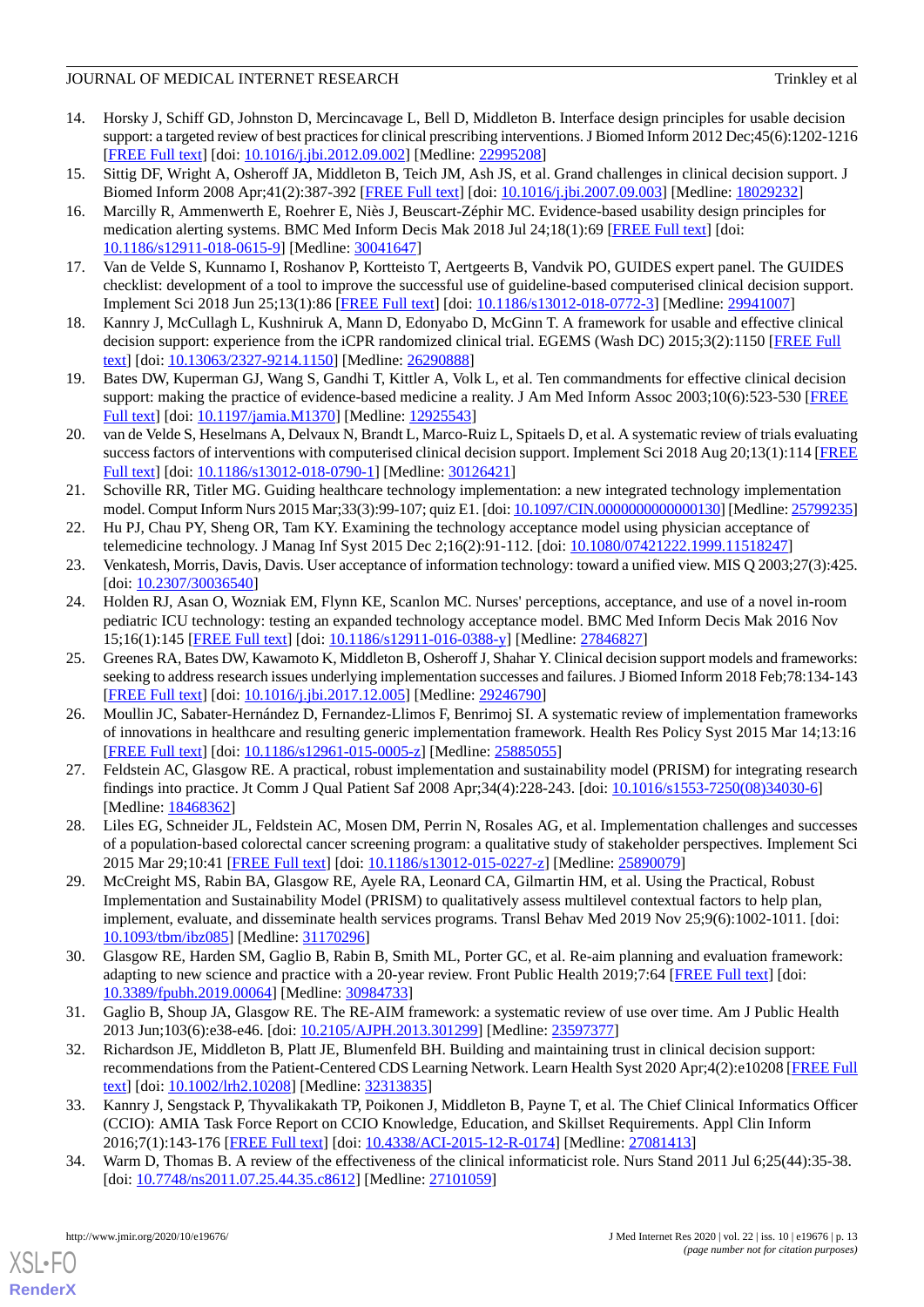- 35. Kukhareva P, Weir CR, Staes C, Borbolla D, Slager S, Kawamoto K. Integration of clinical decision support and electronic clinical quality measurement: domain expert insights and implications for future direction. AMIA Annu Symp Proc 2018;2018:700-709 [\[FREE Full text\]](http://europepmc.org/abstract/MED/30815112) [Medline: [30815112](http://www.ncbi.nlm.nih.gov/entrez/query.fcgi?cmd=Retrieve&db=PubMed&list_uids=30815112&dopt=Abstract)]
- <span id="page-13-0"></span>36. Hagland M. Show us the evidence. Healthc Inform 2010 Jan;27(1):34-38. [Medline: [20120893](http://www.ncbi.nlm.nih.gov/entrez/query.fcgi?cmd=Retrieve&db=PubMed&list_uids=20120893&dopt=Abstract)]
- <span id="page-13-1"></span>37. Sable JH, Hales JW, Bopp KD. Medical informatics in healthcare organizations: a survey of healthcare information managers. Proc AMIA Symp 2000:744-748 [\[FREE Full text\]](http://europepmc.org/abstract/MED/11153356) [Medline: [11153356](http://www.ncbi.nlm.nih.gov/entrez/query.fcgi?cmd=Retrieve&db=PubMed&list_uids=11153356&dopt=Abstract)]
- <span id="page-13-2"></span>38. Hoehn BJ. Clinical information technology governance. J Healthc Inf Manag 2010;24(2):13-14. [Medline: [20397326\]](http://www.ncbi.nlm.nih.gov/entrez/query.fcgi?cmd=Retrieve&db=PubMed&list_uids=20397326&dopt=Abstract)
- <span id="page-13-3"></span>39. Kawamanto K, Flynn MC, Kukhareva P, ElHalta D, Hess R, Gregory T, et al. A pragmatic guide to establishing clinical decision support governance and addressing decision support fatigue: a case study. AMIA Annu Symp Proc 2018;2018:624-633 [\[FREE Full text\]](http://europepmc.org/abstract/MED/30815104) [Medline: [30815104](http://www.ncbi.nlm.nih.gov/entrez/query.fcgi?cmd=Retrieve&db=PubMed&list_uids=30815104&dopt=Abstract)]
- <span id="page-13-4"></span>40. Kitzinger J. Qualitative research. Introducing focus groups. Br Med J 1995 Jul 29;311(7000):299-302 [[FREE Full text](http://europepmc.org/abstract/MED/7633241)] [doi: [10.1136/bmj.311.7000.299](http://dx.doi.org/10.1136/bmj.311.7000.299)] [Medline: [7633241](http://www.ncbi.nlm.nih.gov/entrez/query.fcgi?cmd=Retrieve&db=PubMed&list_uids=7633241&dopt=Abstract)]
- <span id="page-13-5"></span>41. Trinkley KE, Blakeslee WW, Matlock DD, Kao DP, Van Matre AG, Harrison R, et al. Clinician preferences for computerised clinical decision support for medications in primary care: a focus group study. BMJ Health Care Inform 2019 Apr;26(1). [doi: [10.1136/bmjhci-2019-000015\]](http://dx.doi.org/10.1136/bmjhci-2019-000015) [Medline: [31039120](http://www.ncbi.nlm.nih.gov/entrez/query.fcgi?cmd=Retrieve&db=PubMed&list_uids=31039120&dopt=Abstract)]
- <span id="page-13-6"></span>42. Krueger R, Casey M. Focus Groups: a Practical Guide for Applied Research. 5th Edition. Los Angeles, UK: SAGE Publications Inc; 2015.
- <span id="page-13-7"></span>43. Ray JM, Ratwani RM, Sinsky CA, Frankel RM, Friedberg MW, Powsner SM, et al. Six habits of highly successful health information technology: powerful strategies for design and implementation. J Am Med Inform Assoc 2019 Oct 1;26(10):1109-1114. [doi: [10.1093/jamia/ocz098\]](http://dx.doi.org/10.1093/jamia/ocz098) [Medline: [31265064](http://www.ncbi.nlm.nih.gov/entrez/query.fcgi?cmd=Retrieve&db=PubMed&list_uids=31265064&dopt=Abstract)]
- <span id="page-13-8"></span>44. Bailey B. Consider as Many Design Alternatives as Possible: The Value of Parallel Design Internet. Usability. URL: [https:/](https://www.usability.gov/get-involved/blog/2006/02/parallel-design.html) [/www.usability.gov/get-involved/blog/2006/02/parallel-design.html](https://www.usability.gov/get-involved/blog/2006/02/parallel-design.html) [accessed 2019-11-24]
- <span id="page-13-10"></span><span id="page-13-9"></span>45. Olsen D. The Lean Product Playbook: How to Innovate with Minimum Viable Products and Rapid Customer Feedback. Hoboken, New Jersey: John Wiley & Sons; 2015.
- <span id="page-13-11"></span>46. Ericsson K, Simon H. Protocol analysis Rev'd Edition: Verbal reports as data. Cambridge, MA: Massachusetts Institute of Technology; 1993.
- 47. System Usability Scale (SUS). URL:<https://www.usability.gov/how-to-and-tools/methods/system-usability-scale.html> [accessed 2020-10-04]
- 48. Rogers E. Diffusion of Innovations, 5th Edition. New York, USA: Free Press; 2003.

# **Abbreviations**

**CDS:** clinical decision support **CTSA:** Clinical and Translational Science Award **EHR:** electronic health record **Health IT:** health information technology **IS:** implementation science PRISM: Practical Robust Implementation and Sustainability Model **RE-AIM:** Reach, Effectiveness, Adoption, Implementation, and Maintenance **SME:** subject matter expert **SUS:** System Usability Scale **UI:** user interface

*Edited by G Eysenbach; submitted 27.04.20; peer-reviewed by M Dorsch, B Middleton; comments to author 12.06.20; revised version received 18.07.20; accepted 15.09.20; published 29.10.20*

*Please cite as:*

*Trinkley KE, Kahn MG, Bennett TD, Glasgow RE, Haugen H, Kao DP, Kroehl ME, Lin CT, Malone DC, Matlock DD Integrating the Practical Robust Implementation and Sustainability Model With Best Practices in Clinical Decision Support Design: Implementation Science Approach J Med Internet Res 2020;22(10):e19676 URL: <http://www.jmir.org/2020/10/e19676/> doi: [10.2196/19676](http://dx.doi.org/10.2196/19676) PMID:*

©Katy E Trinkley, Michael G Kahn, Tellen D Bennett, Russell E Glasgow, Heather Haugen, David P Kao, Miranda E Kroehl, Chen-Tan Lin, Daniel C Malone, Daniel D Matlock. Originally published in the Journal of Medical Internet Research

[XSL](http://www.w3.org/Style/XSL)•FO **[RenderX](http://www.renderx.com/)**